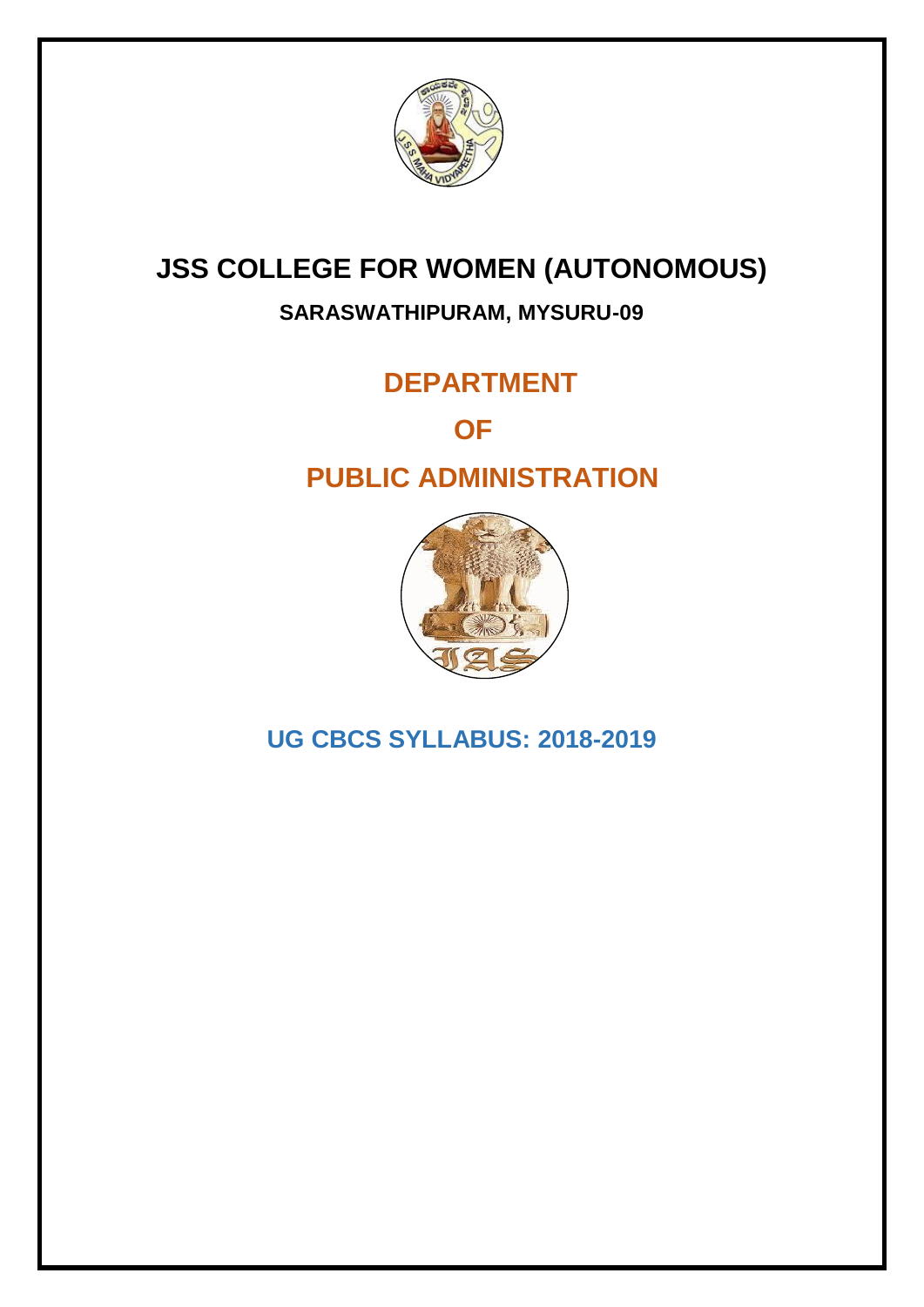# **JSS COLLEGE FOR WOMEN (AUTONOMOUS) MYSURU-09 SCHEME OF EXAMINATION OF PUBLIC ADMINISTRATION**

| Title of the paper   |                                 | <b>Instructio</b><br>ns per<br>week/Hrs | <b>Duration</b><br>of<br>exam/hrs | <b>Marks in Examination</b> |                          | <b>Total</b> |     |
|----------------------|---------------------------------|-----------------------------------------|-----------------------------------|-----------------------------|--------------------------|--------------|-----|
|                      |                                 |                                         |                                   | <b>Theory</b>               | Project<br>S             | IA           |     |
| <b>I</b> Semester    |                                 |                                         |                                   |                             |                          |              |     |
| Paper I              | <b>Principles of Public</b>     | 6 hours                                 | 3 hours                           | 70                          | $\overline{a}$           | 30           | 100 |
| DSC-1A               | <b>Administration</b>           |                                         |                                   |                             |                          |              |     |
|                      |                                 |                                         |                                   |                             |                          |              |     |
| <b>II</b> Semester   |                                 |                                         |                                   |                             |                          |              |     |
| Paper 2              | <b>Administrative Theory</b>    | 6 hours                                 | 3 hours                           | 70                          | $-$                      | 30           | 100 |
| DSC-1B               |                                 |                                         |                                   |                             |                          |              |     |
|                      |                                 |                                         |                                   |                             |                          |              |     |
| <b>III</b> Semester  |                                 |                                         |                                   |                             |                          |              |     |
| Paper 3              | <b>Public Personnel</b>         | 6 hours                                 | 3 hours                           | 70                          | $\overline{a}$           | 30           | 100 |
| DSC-1C               | <b>Administration</b>           |                                         |                                   |                             |                          |              |     |
| <b>IV Semester</b>   |                                 |                                         |                                   |                             |                          |              |     |
| Paper 4              | <b>Indian Administration</b>    | 6 Hours                                 | 3 Hours                           | 70                          | $\frac{1}{2}$            | 30           | 100 |
|                      |                                 |                                         |                                   |                             |                          |              |     |
| <b>V</b> Semester    |                                 |                                         |                                   |                             |                          |              |     |
| Paper 5              | <b>Good Governance and</b>      | 6 hours                                 | 3 hours                           | 70                          | $\overline{\phantom{a}}$ | 30           | 100 |
| DSE-1A               | <b>E-Governance (OR)</b>        |                                         |                                   |                             |                          |              |     |
| Paper 6              | <b>Administration of Local</b>  | 6 hours                                 | 3 hours                           | 70                          | $\overline{a}$           | 30           | 100 |
| $DSE-1B$             | <b>Government</b> in India      |                                         |                                   |                             |                          |              |     |
|                      |                                 |                                         |                                   |                             |                          |              |     |
| <b>VI</b> Semester   |                                 |                                         |                                   |                             |                          |              |     |
| Paper $\overline{7}$ | <b>Financial Administration</b> | 6 hours                                 | 3 hours                           | 70                          | $\overline{a}$           | 30           | 100 |
| DSE-2A               | (OR)                            |                                         |                                   |                             |                          |              |     |
| Paper 8              | <b>Social Welfare</b>           | 6 hours                                 | 3 hours                           | 70                          | $\overline{a}$           | 30           | 100 |
| DSE-2B               | <b>Administration</b>           |                                         |                                   |                             |                          |              |     |
|                      |                                 |                                         |                                   |                             |                          |              |     |
| V Sem (GE)           | <b>Public Policy and</b>        | 2 hours                                 | $1\frac{1}{2}$ hour               | 35                          | $\overline{a}$           | 15           | 50  |
|                      | <b>Analysis</b>                 |                                         |                                   |                             |                          |              |     |
| VI Sem (GE)          | <b>Women</b> and                | 2 hours                                 | $1\frac{1}{2}$ hour               | 35                          | $\overline{a}$           | 15           | 50  |
|                      | <b>Administration</b>           |                                         |                                   |                             |                          |              |     |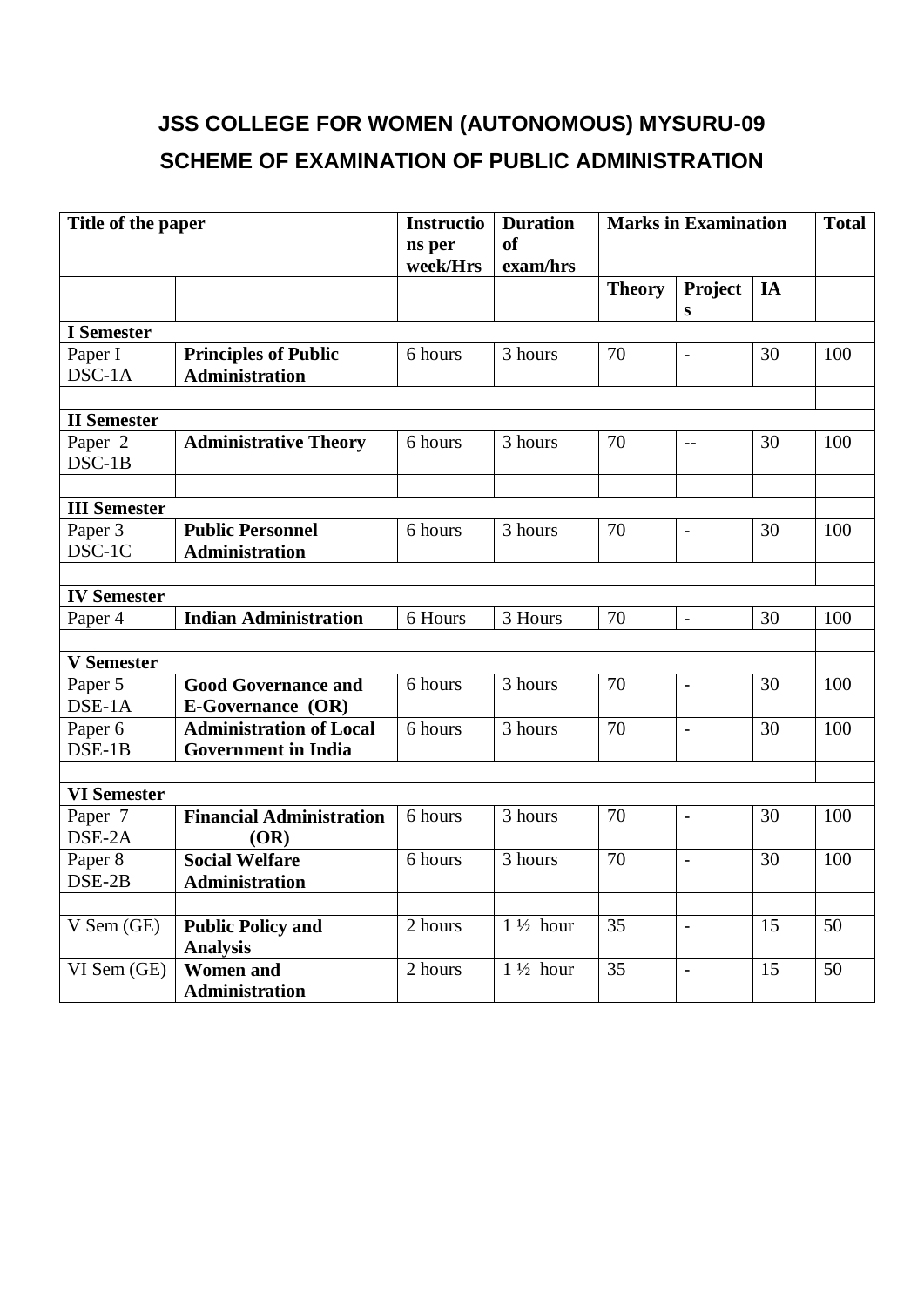# **DEPARTMENT OF PUBLIC ADMINISTRATION**

| <b>SEM</b>            | <b>PAPER</b> | <b>TITLE OF THE PAPER</b>                                              | <b>TEACHING</b><br><b>HOURS PER</b> |
|-----------------------|--------------|------------------------------------------------------------------------|-------------------------------------|
|                       |              |                                                                        | <b>WEEK</b>                         |
| <b>ISEM</b>           | 01           | <b>INTRODUCTION TO PUBLIC</b><br><b>ADMINISTRATION</b>                 | <b>6 HOURS</b>                      |
| <b>II SEM</b>         | 02           | <b>ADMINISTRATIVE THEORY</b>                                           | <b>6 HOURS</b>                      |
| <b>III SEM</b>        | 03           | <b>PUBLIC PERSONNEL ADMINISTRATION</b>                                 | <b>6 HOURS</b>                      |
| <b>IV SEM</b>         | 04           | <b>INDIAN ADMINISTRATION</b>                                           | <b>6 HOURS</b>                      |
| <b>V SEM</b>          | 05           | <b>GOOD GOVERNANCE AND E-</b><br><b>GOVERNANCE</b><br>(OR)             | <b>6 HOURS</b>                      |
| <b>Elective</b>       | 06           | <b>ADMINISTRATION OF LOCAL</b><br><b>IN INDIA</b><br><b>GOVERNMENT</b> | <b>6 HOURS</b>                      |
| <b>VI SEM</b>         | 07           | <b>FINANCIAL ADMINISTRATION</b><br>(OR)                                | <b>6 HOURS</b>                      |
| <b>Elective</b>       | 08           | <b>SOCIAL WELFARE ADMINISTRATION</b>                                   | <b>6 HOURS</b>                      |
| <b>V SEM</b><br>(GE)  | 09           | <b>PUBLIC POLICY AND ANALYSIS</b>                                      | <b>2HOURS</b>                       |
| <b>VI SEM</b><br>(GE) | 10           | <b>WOMEN AND ADMINISTRATION</b>                                        | <b>2 HOURS</b>                      |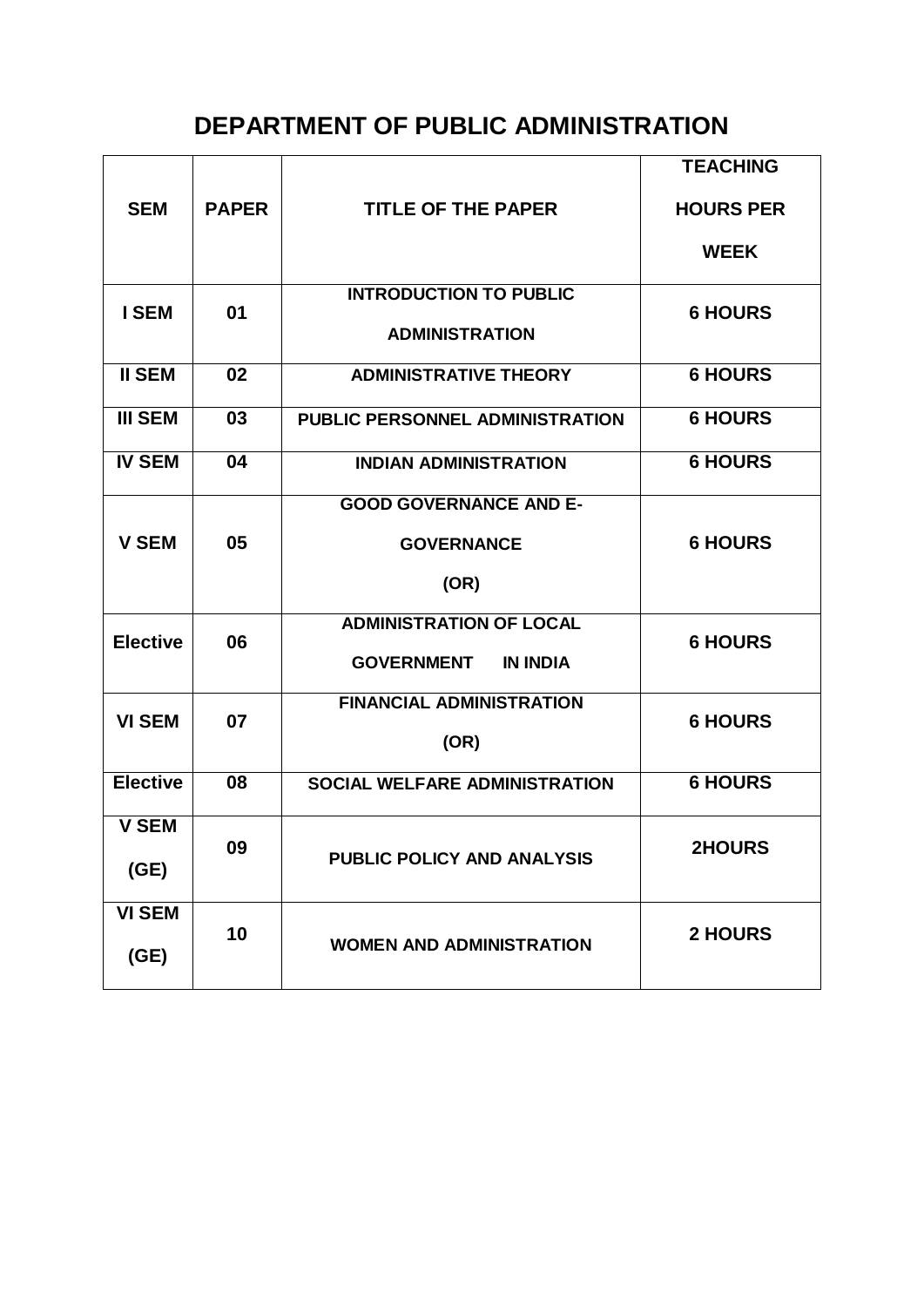#### **BA PUBLIC ADMINISTRATION I Semester Core Course DSC- 1A PRINCIPLES OF PUBLIC ADMINISTRATION**

#### **MAX MARKS: 100 L: T: P- 5:1:0**

| <b>Course Code</b>     | $P A - I$             |                       |
|------------------------|-----------------------|-----------------------|
| <b>Credits</b>         | L(Lecture)(05Credits) | T(Tutorial)(01Credit) |
| <b>Lecture to be</b>   | (1hr.each)            |                       |
| delivered              |                       |                       |
| <b>Theory-70 Marks</b> | $CCA-30(10+10+5+5)$   | <b>Total -100</b>     |

# **Learning Outcome**

- **Throw light on the importance of Public administration in the global scenario.**
- **Student can concentrate on civil service examination**
- **Enlighten the Students on role of Human resource to gear up Administrative machinery**
- **Students can easily understand the challenges and learn to combat the issues and Challenges**

#### **UNIT 1. INTRODUCTION TO PUBLIC ADMINISTRATION**

- **A)** Public administration-Meaning, Nature and Significance.
- **B)** Growth of Public Administration
- **C)** Public and Private Administration

# **UNIT 2.ORGANISATION**

- **A)** Organization-Meaning and Importance
- **B)** Principles of Organization
- **C)** Types of Organization Departments ,Corporation and Independent Regulatory **Commissions**

#### **UNIT 3.MANAGEMENT**

- **A)** Management-Meaning, Nature, Importance and Functions
- **B)** Relationship between Management and Administration
- **C)** Role of Human Resources Development in Management

#### **UNIT 4. CHIEF EXECUTIVE**

- **A)** Forms of Chief Executive
- **B)** Role and Functions of Chief Executive
- **C)** Reasons for ascendency of Executive Power

#### **UNIT 5. NEW DEVELOPMENTS**

- **A)** New Public Administration
- **B)** New Public Management
- **C)** Globalization –impact of Globalization on Public Administration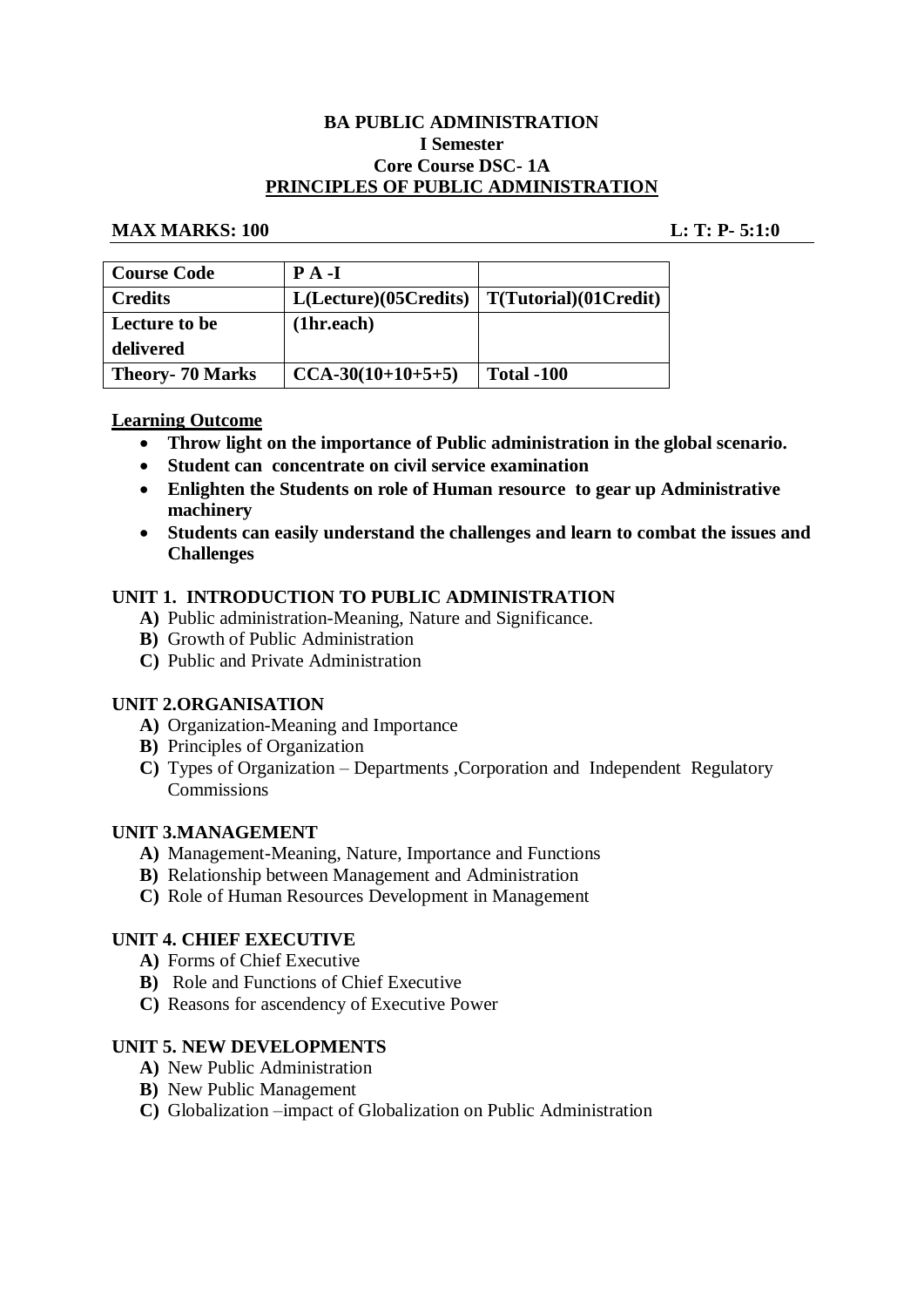- **A) Awasthi and Maheshwari – Public administration**
- **B) RukmiBasu, - Public Administration**
- **C) Henry, N. – Public Administration and Public Affairs.**
- **D) Simon, H. – Administrative Behavior: A study of decision making process in Administrative Organization.**

**D) M. and Chakrabarthy, B. – Introduction to Public Administration: Theory and Practice.Organisation.**

# **SUGESTED REFERENCE**

**A)Awasti and Awasti –Public Administration**

**B) A. R. Tyagi –Principles of Public Administration**

**C) M. P. Sharma – Theory and Practice of Public Administration**

**D) Mohith Bhattacharya – Public Administration**

**E) Laxmikanth – Public Administration**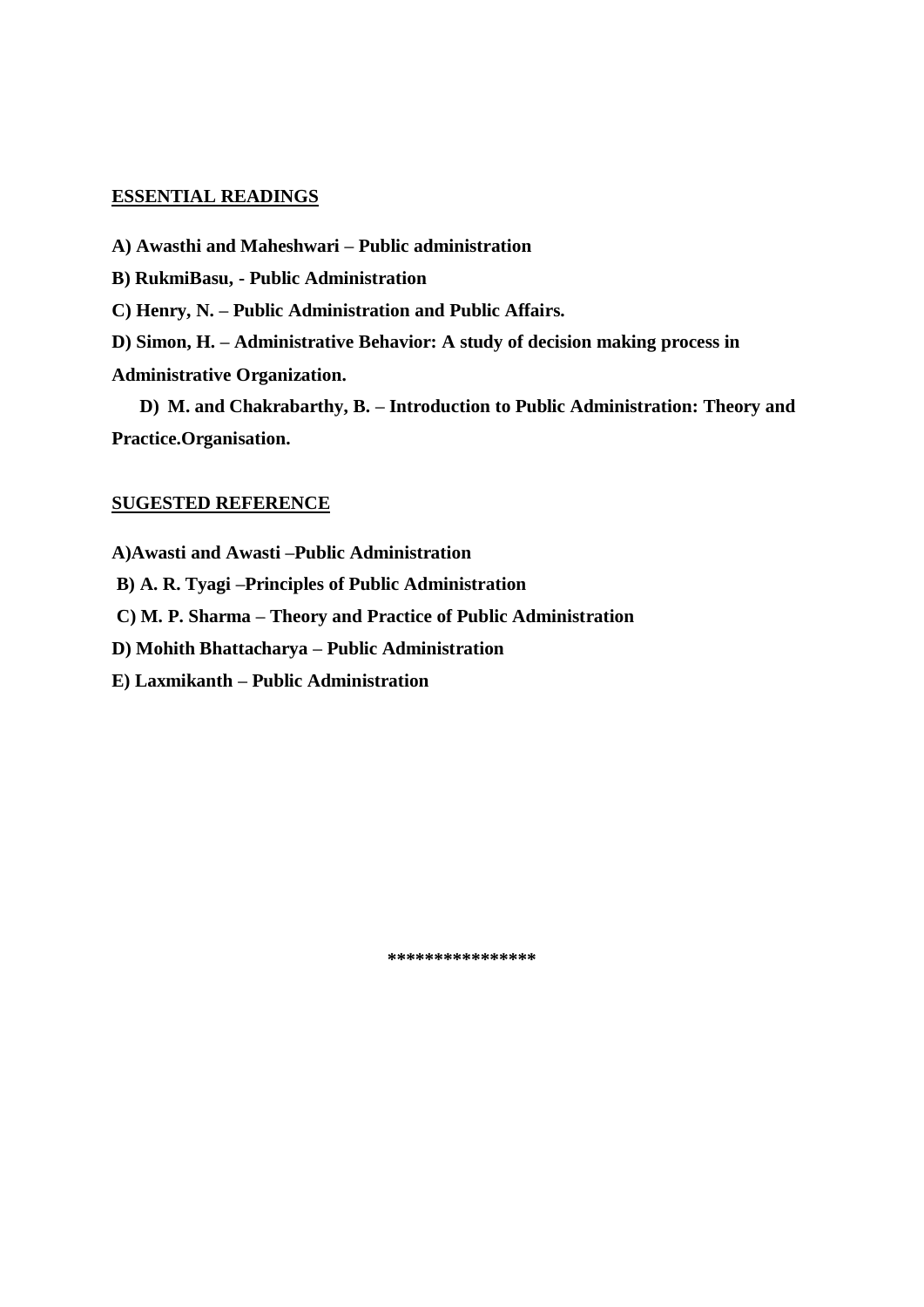# **B A PUBLIC ADMINISTRATION II Semester Core Course DSC-1B**

# **THEORIES OF ADMINISTRATION**

#### **MAX MARKS:** 100 **L: T: P-** 5:1:0

| Course Code             | $\mathbf{PA}$ -II    |                       |
|-------------------------|----------------------|-----------------------|
| Credits                 | L(Leture)(05Credits) | T(Tutorial)(01Credit) |
| Lecture to be           | (1hr.each)           |                       |
| delivered               |                      |                       |
| <b>Theory- 70 Marks</b> | $CCA-30(10+10+5+5)$  | <b>Total -100</b>     |

# **Learning Outcome**

- **Learner can understanding the contribution of administrative thinkers in proper way**
- **Contribution of F.W Taylor facilitates the learners to Know about scientific approach in the promotion of administrative mercenary**
- **Learners would nessasearly make a distinction between theory and practice**
- **Students can Review the contribution and act according to the changing needs**

# **UNIT1. ADMINISTRATIVE THEORIES**

- **A)** Administrative theories -Meaning and Importance
- **B)** Kautilya –Arthashastra, the Principles of Public Administration, Machinery of Government, Personnel and Financial Administration and Sapthanga Theory.
- **C)** Woodrow Wilson Contribution to the Public Administration.

#### **UNIT 2 CLASSICAL THEORY OF ADMINISTRATION**

- **A**) Henry Fayol
- **B)** Luther Gullick
- **C)**Urwick

# **UNIT 3. SCIENTIFIC MANAGEMENT THEORY**

- **A**) Growth of Scientific Management movement
- **B**) F.W Taylor –Contribution to Scientific Management
- **C)** Criticism of Scientific Management theory

#### **UNIT 4.HUMAN RELATION THEORY**

- **A**) Elton Mayo –Human Relation Theory
- **B)** Behavioral and Decision making Approach
- **C**) System and Contingency theory

# **UNIT 5.BUREACRACTIC THEORY**

- **A**) Max Weber theory of Bureaucracy
- **B)**Karl Marx on Bureaucracy
- **C**) Robert Michel's and Mary Parker's views on Bureaucracy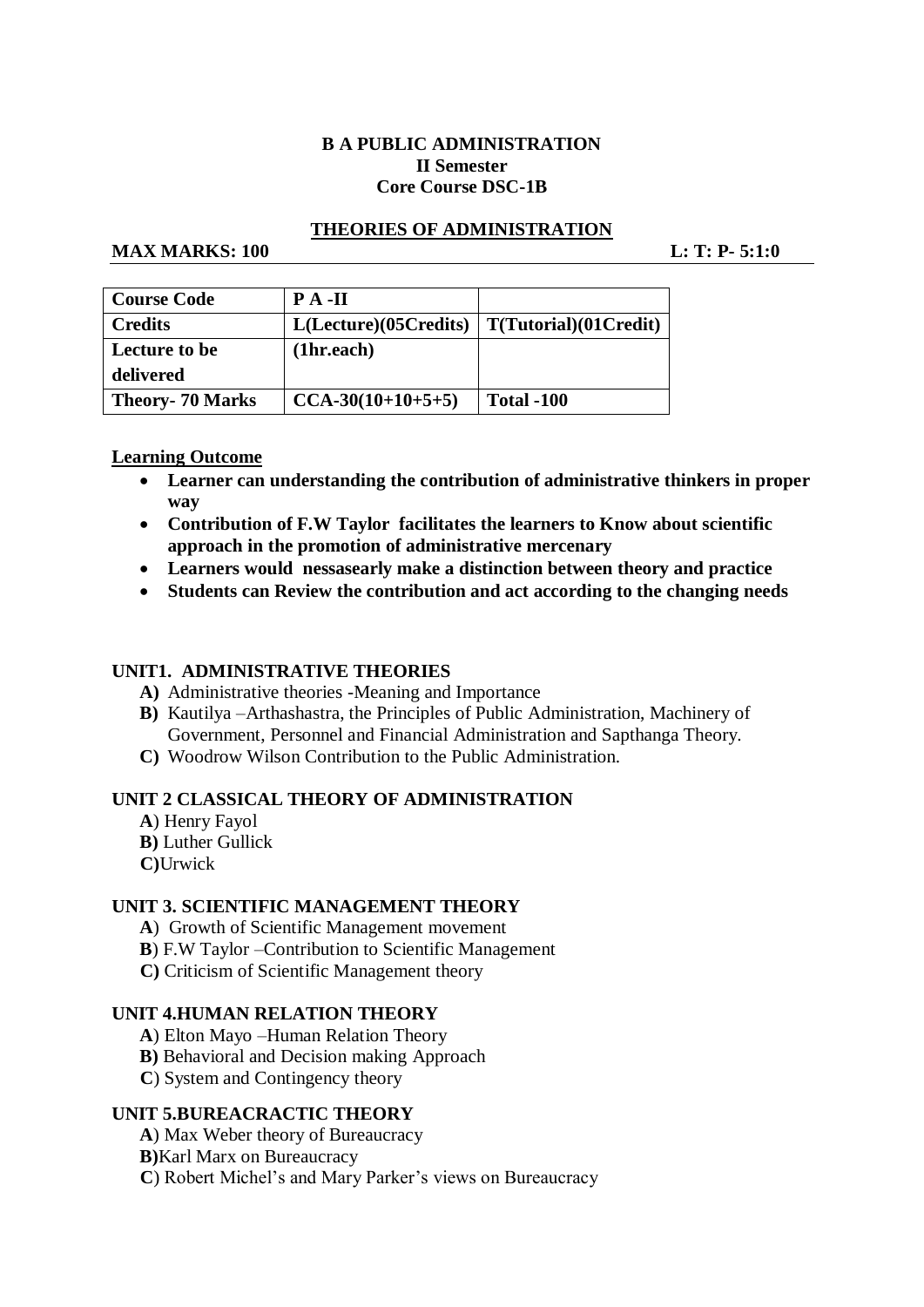- **A) M. and Chakrabarthy, B. – Introduction to Public Administration: Theory and Practice.Organisation.**
- **B) R. Ravindra Prasad, V. S . Prasad –Administrative Thinkers**
- **C) M. Laxmikanth – Public Administration**
- **D) Ramesh Hooja –Administrative Throry**
- **E) M. Sharma –Public Administration**

#### **SUGESTED REFERENCE**

- **A) E. Vayunandan and PradeeoSahni – Administrative theory**
- **B) S. P .Naidu –Public administration:Concepts and Theories**
- **C)Neeraj Publication – Administrative Theory**
	- **D) Nicholos Henry – Public Administration and Public Affairs**
	- **E) R. K. Sapru – Administrative theories and Management Thought**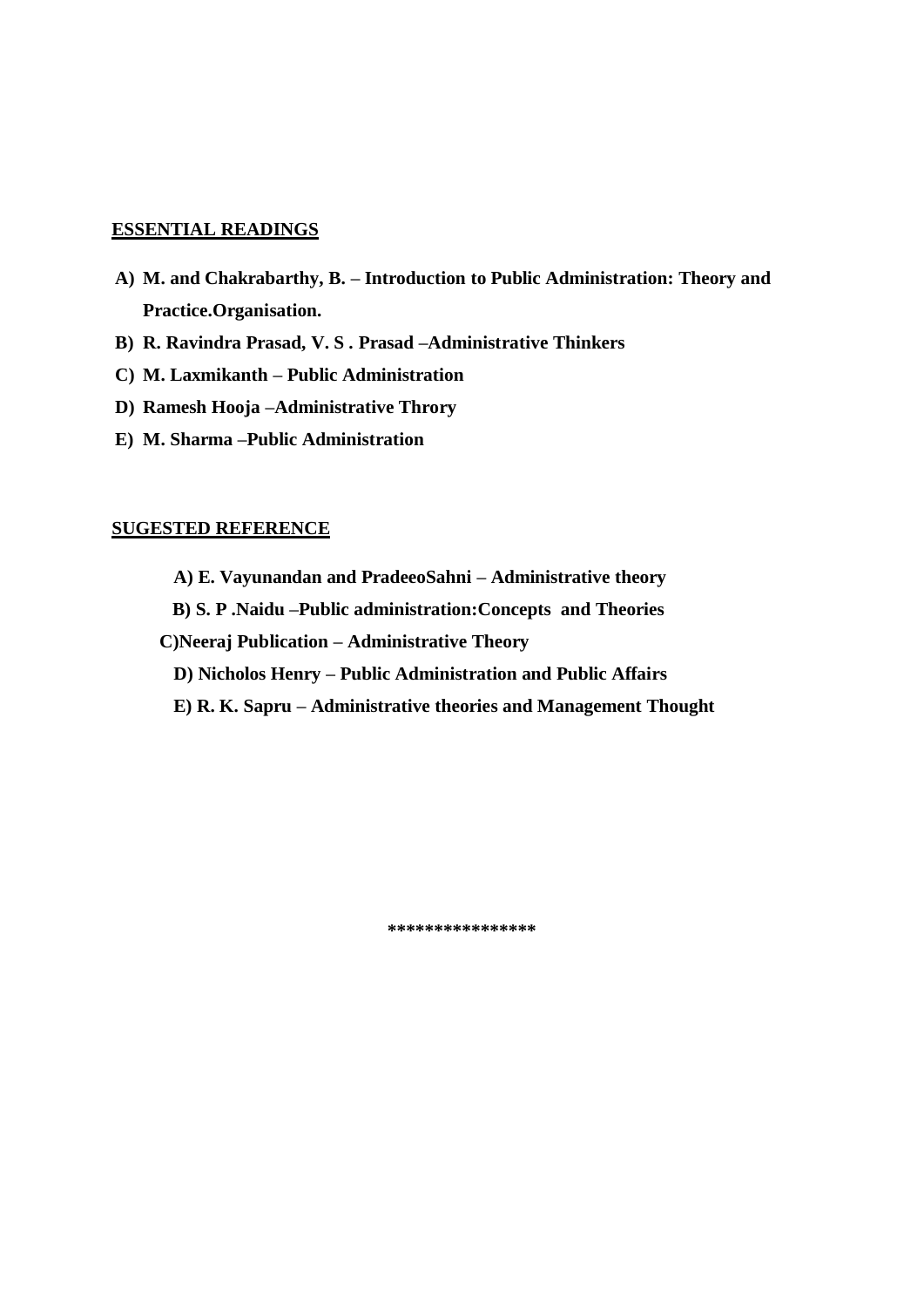#### **B A PUBLIC ADMINISTRATION III Semester Core Course DSC -1C PUBLIC PERSONNEL ADMINISTRATION**

#### **MAX MARKS: 100 L: T: P- 5:1:0**

| <b>Course Code</b>             | $\mathbf{P}$ A -III                                      |                   |
|--------------------------------|----------------------------------------------------------|-------------------|
| <b>Credits</b>                 | $L( \text{Lecture})$ (05Credits)   T(Tutorial)(01Credit) |                   |
| <b>Lecture to be delivered</b> | (1hr.each)                                               |                   |
| <b>Theory- 70 Marks</b>        | $CCA-30(10+10+5+5)$                                      | <b>Total -100</b> |

# **Learning Outcome**

- **Learners can easily opt for civil service Examination**
- **Student will Understand the administrative structure and hierarchy in the administration**
- **Student can concentrate on role of trade union/Pressure groups and interest groups**
- **They can enlightened on role of Personnel administration in the era of globalization**

# **UNIT1. INTRODUCTION**

- **A)** Meaning, Scope, Role and Importance
- **B)** Development of Public Personnel Administration
- **C)** Civil Service –Meaning, Features and Functions

# **UNIT 2STRUCTURE AND PERSONNEL**

- **A)** Classification and Structure of Public Personnel Administration
- **B)** Recruitment- Methods, Types
- **C)** Training –Nature, Importance and Types
- **D)** Promotion- Principles, Importance, Merits and Demerits

# **UNIT 3.PERSONNEL MANAGEMENT**

- **A)** Salary and Service Conditions-Principles of Pay fixation , Types and Conduct Rules
- **B)** Discipline –Measures and Forms
- **C)** Retirement Types, Need ,and benefits

# **UNIT 4.ADMINISTRATIVE ETHICS**

- **A)** Morale- Importance and Factors promoting Morale
- **B)** Professional ethics in Civil Service
- **C)** Redressal of Employees Grievances- Machinery and Procedures

# **UNIT 5.**

- **A)** Rights and Duties of Employees
- **B)** Employees Union
- **C)** Accountability and Responsibilities of employees in administration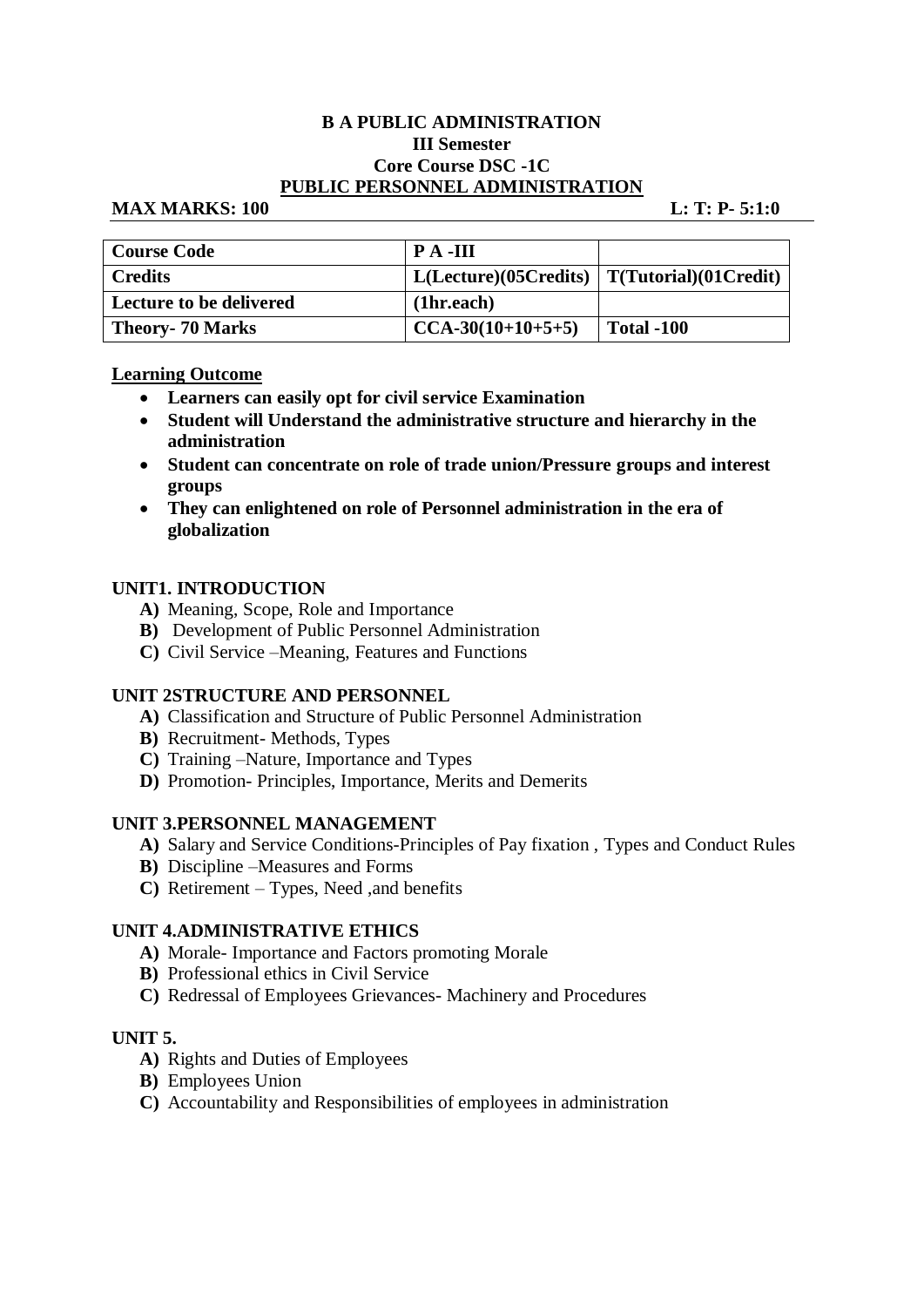- **A) Henry, N. – Public Administration and Public Affairs.**
- **B) Simon, H. – Administrative Behavior: A study of decision making process in Administrative Organization.**
- **C) M. AndChakrabarthy, B. – Introduction to Public Administration: Theory and Practice.Organisation**
- **D) A. R. Thagi – Public Administration: Principles and Practices**
- **E) R. Hans Raj –Principles of Public Administration**

# *SUGESTED REFERENCE*

**A)Awasti and Awasti –Public Administration**

**B) A. R. Tyagi –Principles of Public Administration**

**C) C. P. Bhambari – Public Administration.**

**D) Mohith Bhattacharya – Public Administration**

**E) Ozisthas –Public Persinnel Administration.**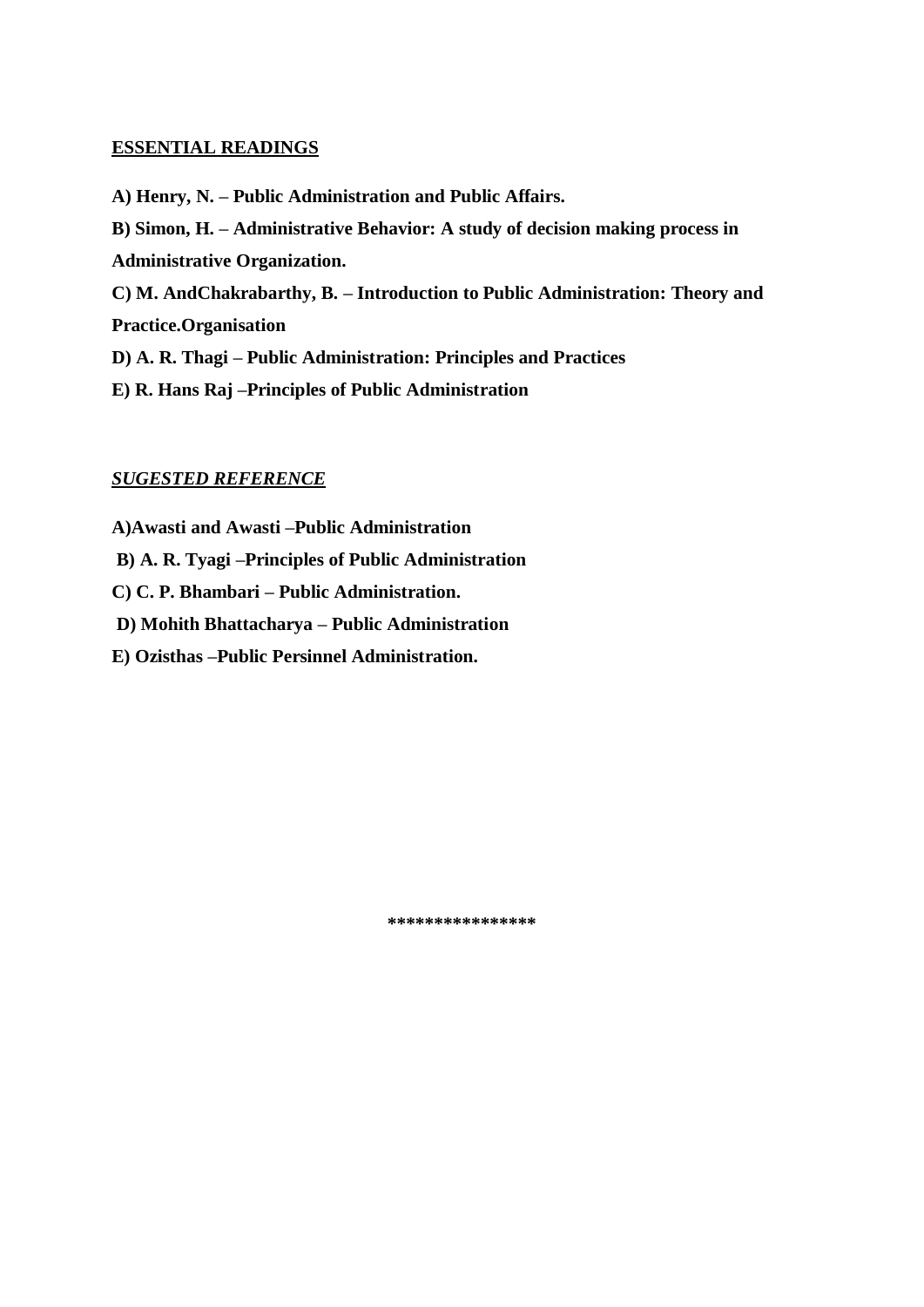# **B A PUBLIC ADMINISTRATION IV Semester Core Course DSC -1D**

# **INDIAN ADMINISTRATION**

# **MAX MARKS: 100 L: T: P- 5:1:0**

| <b>Course Code</b>             | $\mathbf{P} \mathbf{A}$ -IV |                       |
|--------------------------------|-----------------------------|-----------------------|
| <b>Credits</b>                 | L(Lecture)(05Credits)       | T(Tutorial)(01Credit) |
| <b>Lecture to be delivered</b> | (1hr.each)                  |                       |
| <b>Theory- 70 Marks</b>        | $CCA-30(10+10+5+5)$         | <b>Total -100</b>     |

#### **Learning Outcome**

- **Civil service aspirants can prefer Indian administration as Optional Paper**
- **Knowledge of Constitutional and Non Constitutional bodies facilitate to strengthen the administration**
- **Students can understand the Composition and function of UPSC and SPSC**
- **The proposed study helps to bridge the gap between Politicians and Bureaucratic.**

# **UNIT1. EVOLUTION OF INDIAN ADMINISTRATIVE SYSTEM**

- **A)** Evolution of Indian Administration –Pre and Post Independent Era
- **B)** Nature and Features of Indian Administration
- **C)** Administrative Reforms

# **UNIT 2 CIVIAL SERVICE IN INDIA -1**

- **A)** Features and Importance of Civil Service in Indian
- **B)** Types of Services All India , Center and State
- **C)** Constitutional provision related to Civil Service

# **UNIT 3.CIVIL SERVICE IN INDIA -2**

- **A)** Recruiting agencies U P S C and S P S C –Structure , Functions and Role
- **B)** Training Types and Institutions of Training In India
- **C)** Problems and issues in Indian Administration Generalist v/s Specialist , Ministers v/s civil Servants , Committed and Civil Service Neutrality

# **UNIT 4.CONSTITUTIONAL / NON CONSTITUTIONAL AUTHORITIES**

- **A)** Finance Commission Organization, Powers and functions
- **B)** Election Commission Organization, Powers and functions
- **C)** NITI Aayoga Organization, Powers and functions

# **UNIT 5.CONTROL OVER ADMINISTRATION**

- **A)** Legislative Control over Administration
- **B)** Executive Control over Administration
- **C)** Judicial and Popular control over Administration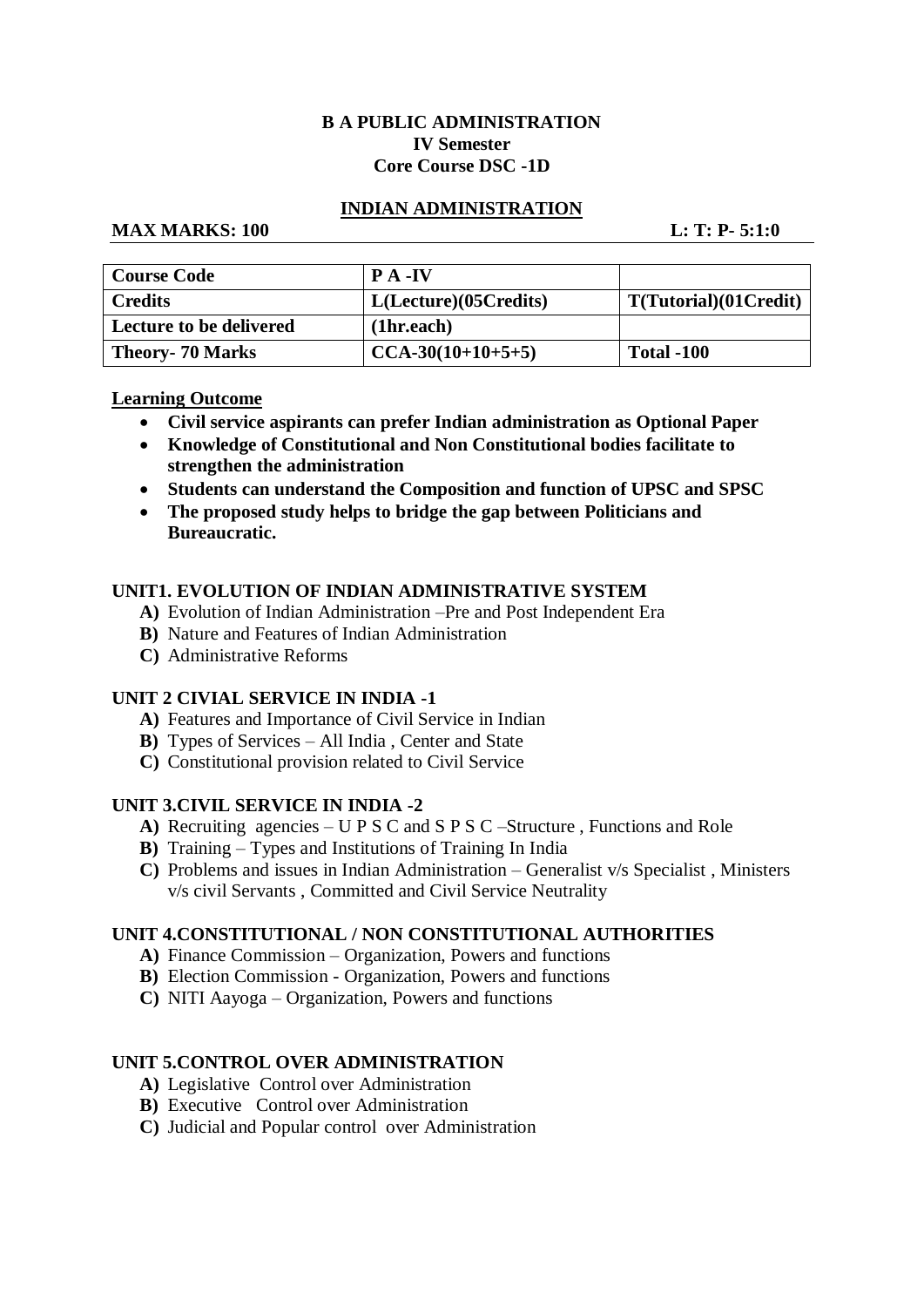- **A) Abbas, H, Kumar, and Alam, M. A. – Indian Government and Politics**
- **B) Prof. Fadia, Dr. Fadia –Indian Administration**
- **C) Chakravarthy, B. and Pandey. –Indian Government and Politics**
- **D) Vanaik, A. and Bhargava. R. –Understanding Contemporary India:Critical Perspectives.**
- **E) Ramesh, K.Arora –Indian Public Administration Institutions and Issues**
- **F) Siuli Sarkar –Public Administration in India**

#### *SUGESTED REFERENCE*

- **A)M. V .Pylee – Indian Constitution.**
- **B) Laxmikanth – Indian Polity**
- **C)Dr. VidyaBhushan – Indian Administrative System**
- **D)M. P. Sharma – Indian Political System**
- **E)Chaturvedi – Indian Administration**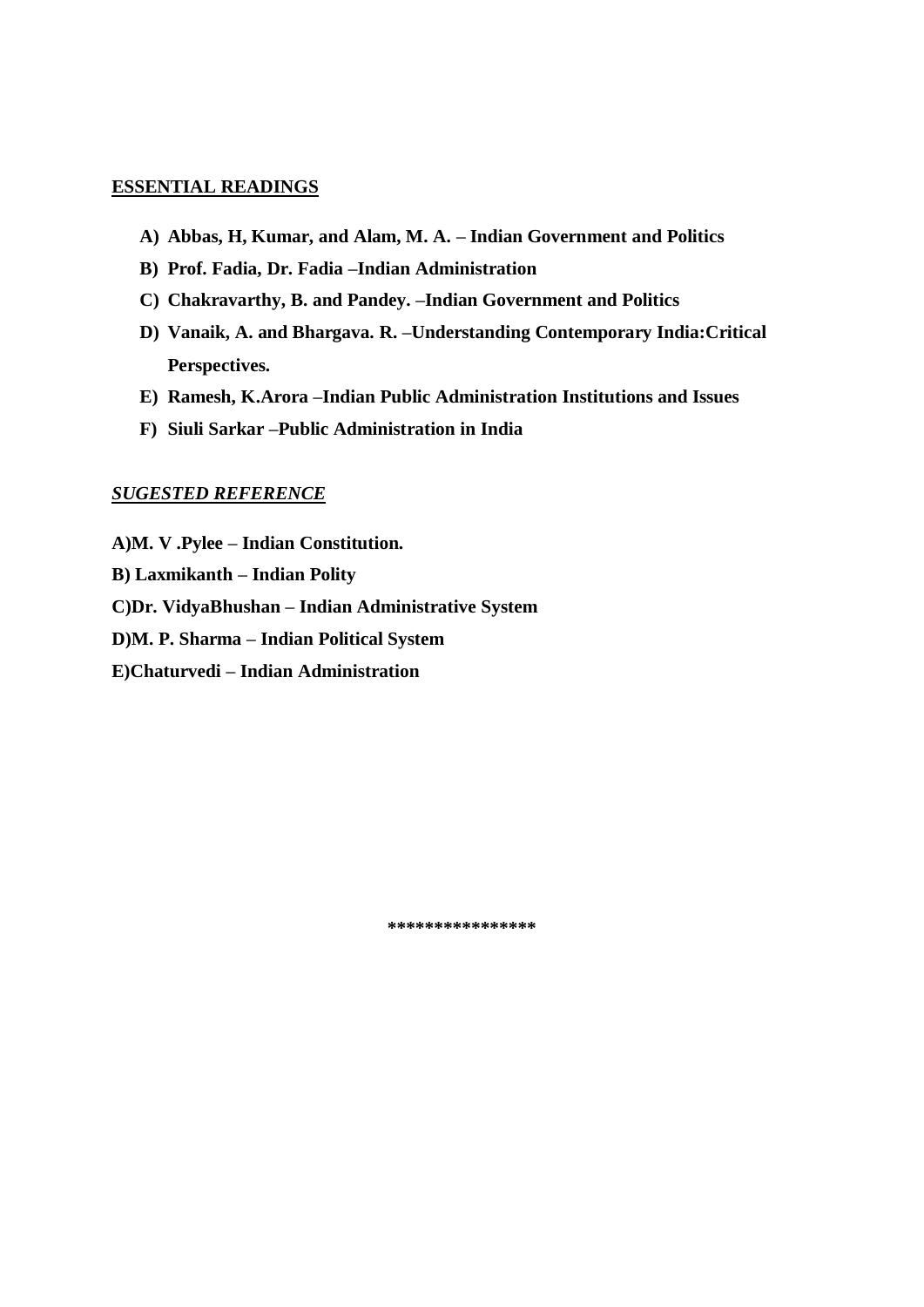# **B A PUBLIC ADMINISTRATION V Semester Discipline specific Elective course-1A**

# **GOOD GOVERNENCE AND E GOVERNANCE**

#### **MAX MARKS:** 100 **L: T: P- 5:1:0**

| <b>Course Code</b>      | $P A - V$             |                              |
|-------------------------|-----------------------|------------------------------|
| <b>Credits</b>          | L(Lecture)(05Credits) | $\mid T(Tutorial)(01Credit)$ |
| Lecture to be           | (1hr.each)            |                              |
| delivered               |                       |                              |
| <b>Theory- 70 Marks</b> | $CCA-30(10+10+5+5)$   | <b>Total -100</b>            |

#### **Learning Outcome**

- **Learners can understand about Good governance and E governance is indispensable to ensure speedy delivery of Service.**
- **Students can easily access the information and interact with the Government and they can take part in the decision making process**
- **Throw proper review and analysis students can make use of the projects for the speedy service**
- **Learners can make use of the available devices and they can easily access the projects**

# **UNIT1. GOOD GOVERNANCE**

- A) Good Governance Meaning, Nature and Significance
- B) Government and Governance
- C) Feature of Good Governance

#### **UNIT 2 NEW PUBLIC MANAGEMENT**

- A) State v/s Market debates
- B) Public Choice approach
- C) Neo Taylorism and Second Mino brook Conference

# **UNIT 3.METHODES OF GOOD GOVERNANCE**

- A) Openness and Transparency ( R T I )
- B) Citizen Charter
- C) Social audit SAKALA, GRAMA SABHA, EARD SABHA , JAN SUNVAI

#### **UNIT 4.E- GOVERNANCE INITIATEVES IN INDIA**

- A) Role of Ministry of Information Technology
- B) Projects –Major E-Governance projects
- C) E-Governance under Federal system

#### **UNIT 5.EMERGING TRENDS**

- A) Role ofPublic and Private Partnership
- B) Role of Civil society in Good Governance
- C) Measures to combat the Challenges of Good Governance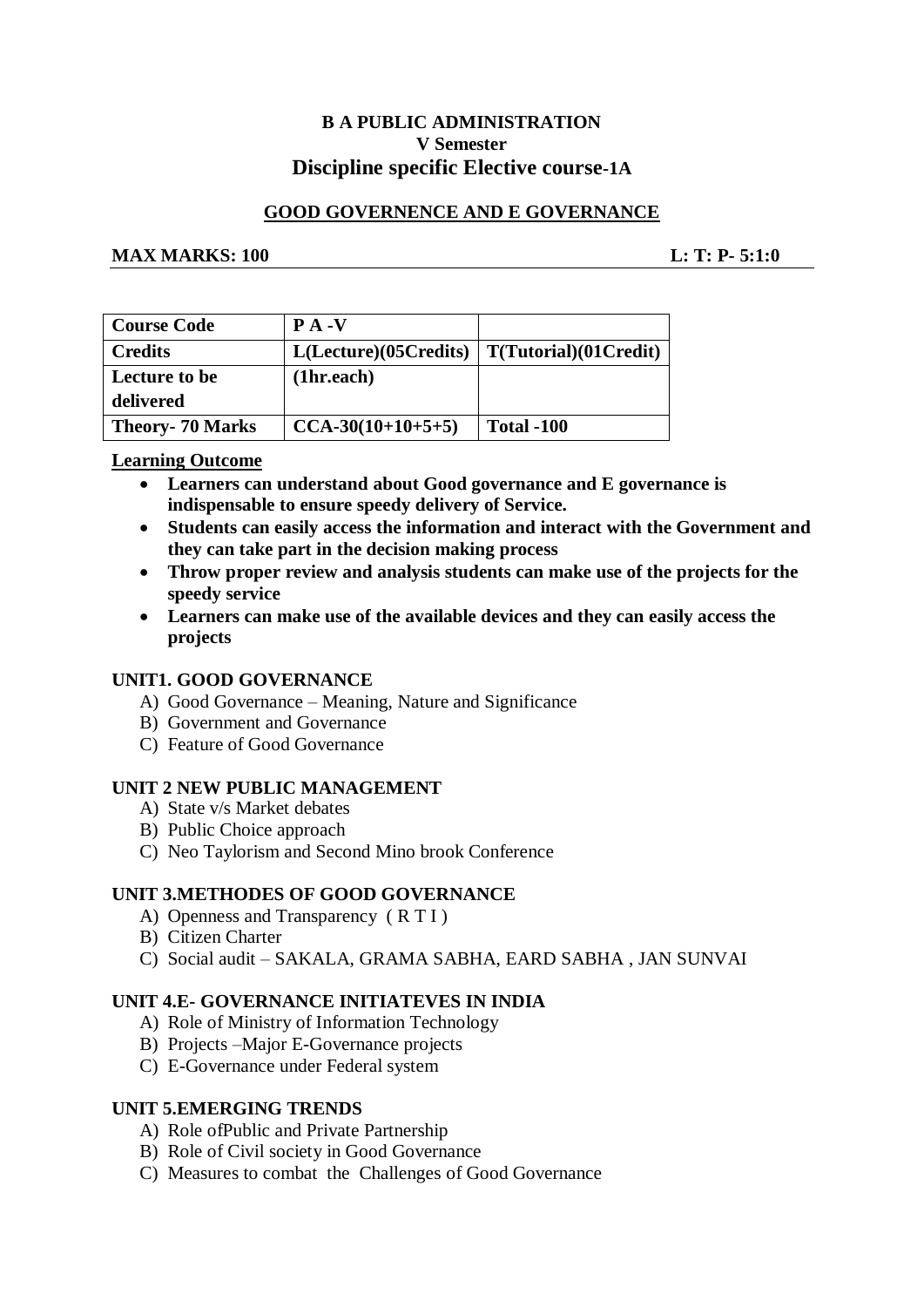- **A) MattiasFinger,FouziaNasreen Sultan –Introduction E Governance ,a Global Gerney**
- **B) C,S.RPrabhu –E-Governance Concepts and case Studies**
- **C) P.K Suri – Strategic Planning and Implementation of E-Governance**
- **D) Ramprasad –Authentic Governance**
- **E) Chen,H,Brandt –Digital Government**

**Muhammad Muinulislam –From Government to E-Governance:Public administration in the Digital Age**

# *SUGESTED REFERENCE*

- **A) R. P. Sinha –E- Governance in India**
- **B)R. K .Sapru–Good Governance through E-Governance**
- **C)M. Lakshmikanth –Governance in India**
- **D) P. Pannervel –E – Governance: A change Management Tool**
- **E) S.L. Goel –Advanced Public Administration**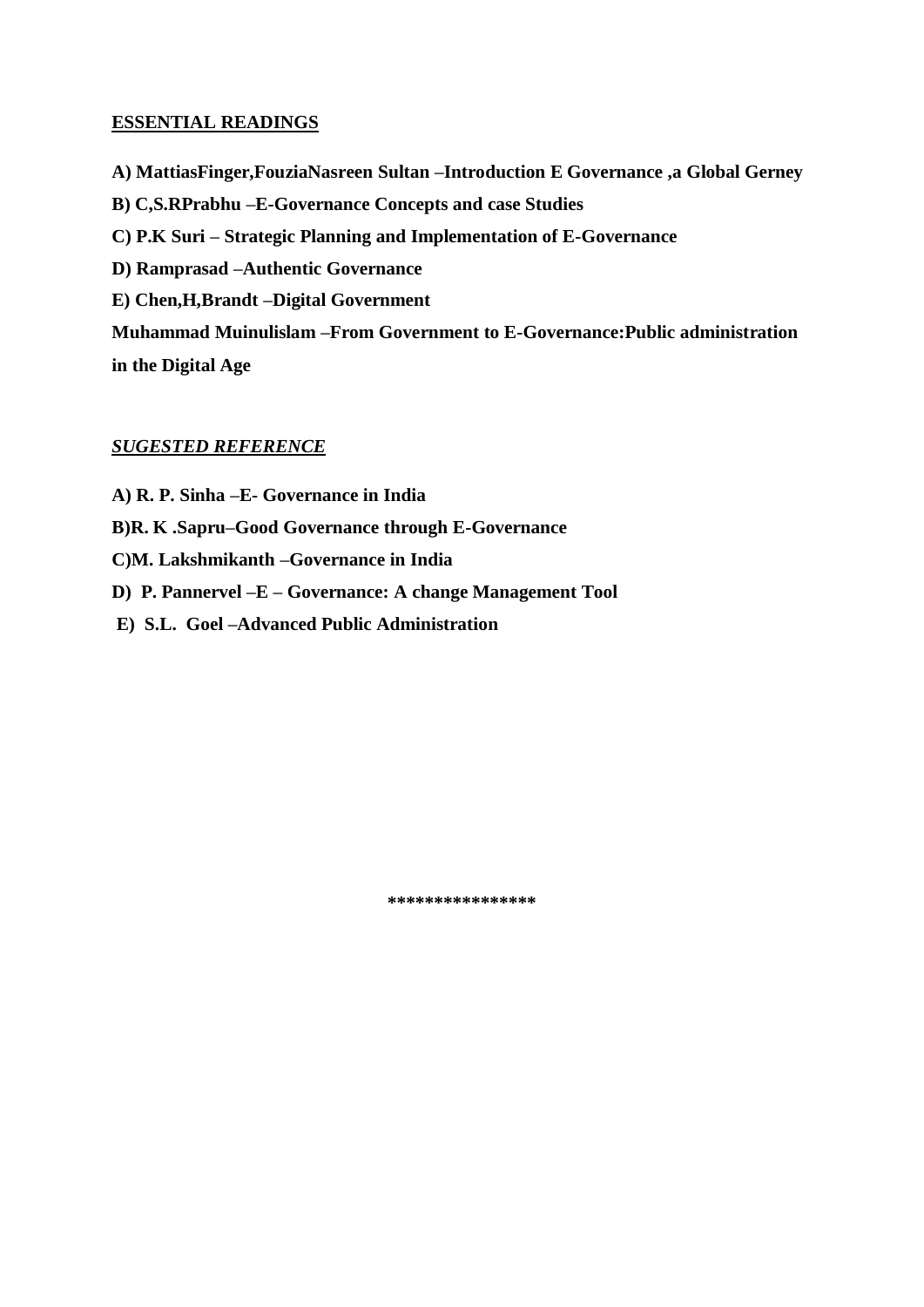# **B A PUBLIC ADMINISTRATION V Semester Discipline specific Elective course-1B (Elective)**

# **ADMINISTRATION OF LOCAL GOVERNMENT IN INDIA**

# **MAX MARKS: 100 L: T: P- 5:1:0**

| <b>Course Code</b>      | $P A - V (Electric)$  |                       |
|-------------------------|-----------------------|-----------------------|
| <b>Credits</b>          | L(Lecture)(05Credits) | T(Tutorial)(01Credit) |
| Lecture to be           | (1hr.each)            |                       |
| delivered               |                       |                       |
| <b>Theory- 70 Marks</b> | $CCA-30(10+10+5+5)$   | <b>Total -100</b>     |

**Learning Outcome** 

- **Students can Understand the difference between Centralization and Decentralization of Administration**
- **Knowledge of 73rd and 74th amendment acts envisages on Reservation in the Local self-Government**
- **Ii throw light on Composition and functions of local bodies**
- **Students can understand how the local bodies mobilize the Resources**

# **UNIT1. INTRODUCTION**

- **A)** Meaning, Features and Importance of Local government
- **B)** Evolution of Local Government in Post Independent Era
- **C)** Recommendation of Balavanth Rai Mehtha and Ashoka Mehtha Commitee

# **UNIT 2. PANCHAYATHI RAJ IN INDIA**

- A) Features of  $73<sup>rd</sup>$  amendment and its impact
- B) Features of  $74<sup>th</sup>$  amendment and its impact
- **C)** Issue and problems of Panchayath Raj institutions in India

# **UNIT 3. RURAL LOCAL GOVERNMENT**

- A) Zilla Panchayath -Composition, Powers and Functions
- B) Taluk Panchayath -Composition, Powers and Functions
- **C)** Grama Panchayath -Composition, Powers and Functions

# **UNIT 4.URBAN LOCAL GOVERNMENT**

- **A)** City Corporation -Composition, Powers and Functions
- B) Municipal Corporation -Composition, Powers and Functions
- **C)** Town Municipality -Composition, Powers and Functions

# **UNIT 5.CONTROL OVER LOCAL GOVERNMENT**

- **A)** Legislative Control
- B) Administrative
- **C)** Financial Control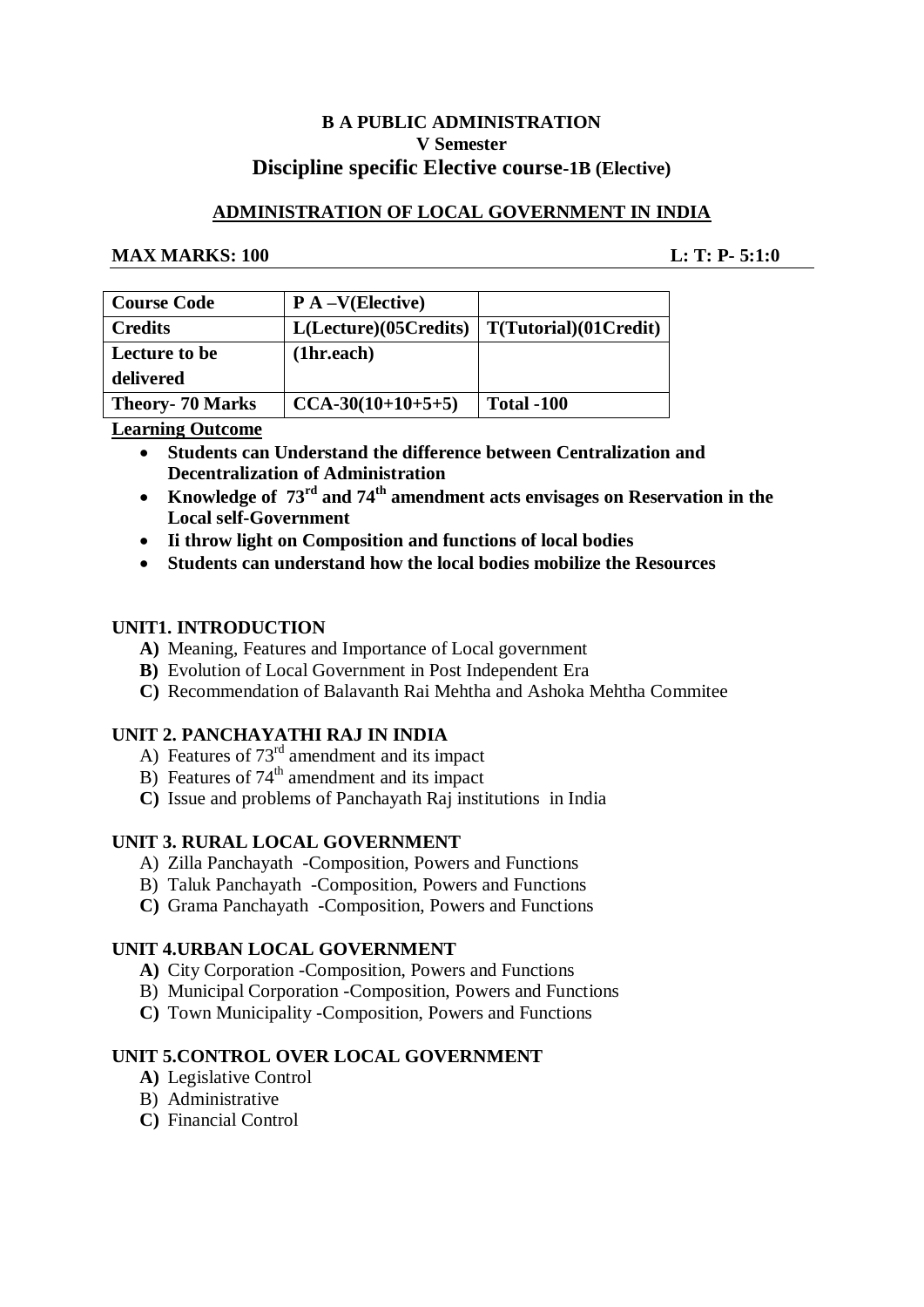- **A) Pradeep Sachdeva – Local Government in India**
- **B) NirajaGopalJayal, Amith Prakash ,Pradeep K. Sharma –Local Governance in India**
- **C) Dr. S. R. Myneni – Local Self Government**
- **D) N. P. Sharma –Local Self Government in India**
- **E) AvasthiMaheshwari – Public Administration**
- **F) MunshiramManoharlal –Local Self Government in India**

#### *SUGESTED REFERENCE*

- **A) B. S. Bhargav – Panchyath Raj system and Political Parties**
- **B) G. Rama Reddy – Patterns of Panchyath in India**
- **C)Venkat Rao – Local self-Government in India**
- **D) U. B .Singh - Principles of South India Government**
- **E) Dr. U .Umapathy – A History of Local Self Government in Rural Karnataka**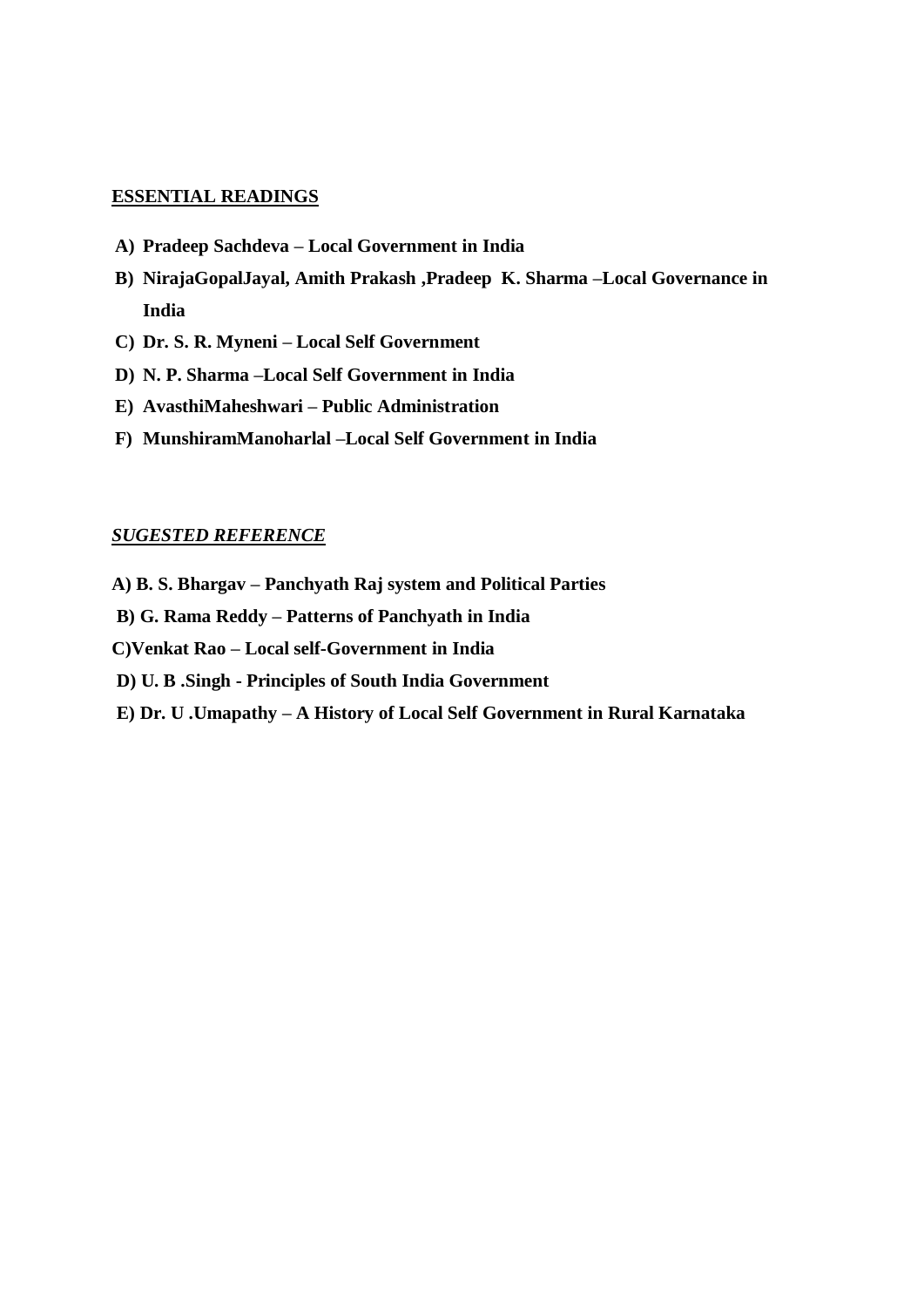# **B A PUBLIC ADMINISTRATION VI Semester Discipline specific Elective course-2A**

# **FINANCIAL ADMINISRRATION**

#### **MAX MARKS: 100 L: T: P- 5:1:0**

| <b>Course Code</b>             | <b>PA-VI</b>          |                       |
|--------------------------------|-----------------------|-----------------------|
| <b>Credits</b>                 | L(Lecture)(05Credits) | T(Tutorial)(01Credit) |
| <b>Lecture to be delivered</b> | (1hr.each)            |                       |
| <b>Theory- 70 Marks</b>        | $CCA-30(10+10+5+5)$   | <b>Total -100</b>     |

# **Learning Outcome**

- **Students can understand the importance of finance in the administration**
- **Students can get the Knowledge about the Budgetary process in India**
- **Learners can be enlighten on structure and function of various Committees in Parliament**
- **It envisages on the economic factors and learners can get the knowledge of C A G and Public debt**

# **UNIT1. INTRODUCTION**

- A) Meaning, Scope and Importance
- B) Ecology of Financial Administration
- C) Maximum Social Advantage and Welfarism

# **UNIT 2 BUDGET**

- A) Meaning ,Nature, importance and Types of Budget
- B) Principles of Sound Budget
- C) Budgetary Process (a) Preparation (b) Enactment (c )Execution

# **UNIT 3. FINANCIAL INSTITUTIONS**

- A) Ministry of Finance-Composition, powers and functions
- B) Finance Commission-Composition, powers and functions
- C) Enforcement Directories and Center- State Financial Relations

# **UNIT 4. E- PARLIMENTRY INSTRUMENTS**

- **A)** Vote on Account, Vote on Credits, Supplementary grants, additional grants and Excess grants.
- **B**) Parliamentary Committees a) Public Account Committee, b) Estimate Committee on Public Undertaking – Structure and Functions

# **UNIT 5.CONTRIAL OVER FINANCIAL ADMINISTRATION**

- A) C A G Appointment, Powers and Functions
- B) Deficit Financing- Purpose, effects and limits of deficit financing
- C) Public Dept-Causes, Public and Private dept,Classification ,effects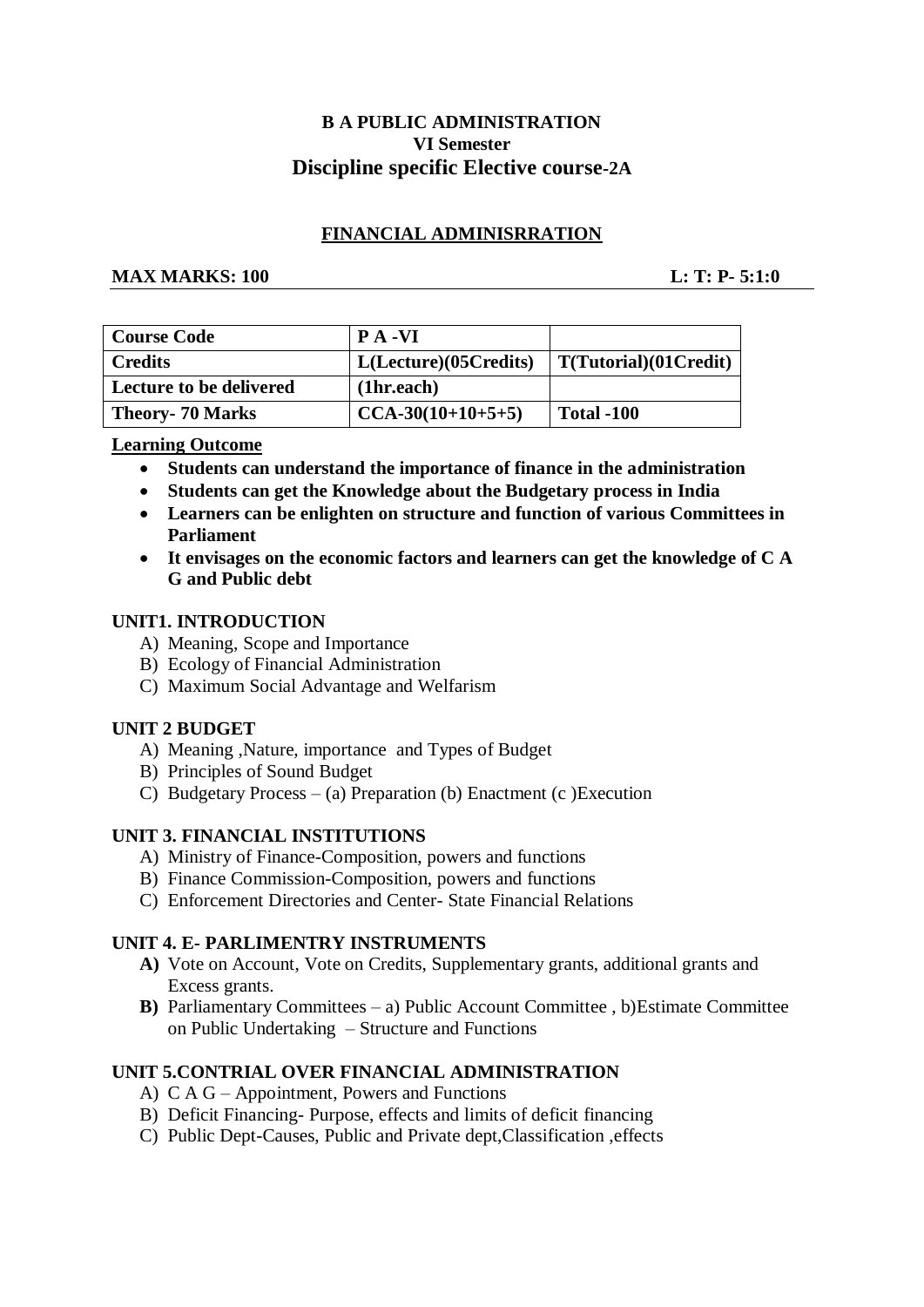- **A) Raymond A. K. Cox and R.Gane Stout –Financial Administration and Control**
- **B) Bharath V. Patak – Indian Financial System**
- **C) Subhash Chandra Das – The Financial System In India**

# *SUGESTED REFERENCE*

**A)Sanjeev Kumar – Financial Administration in India B)V. D. Mahajan - Financial Administration in India C)P C TripatiPrinciplse of Management**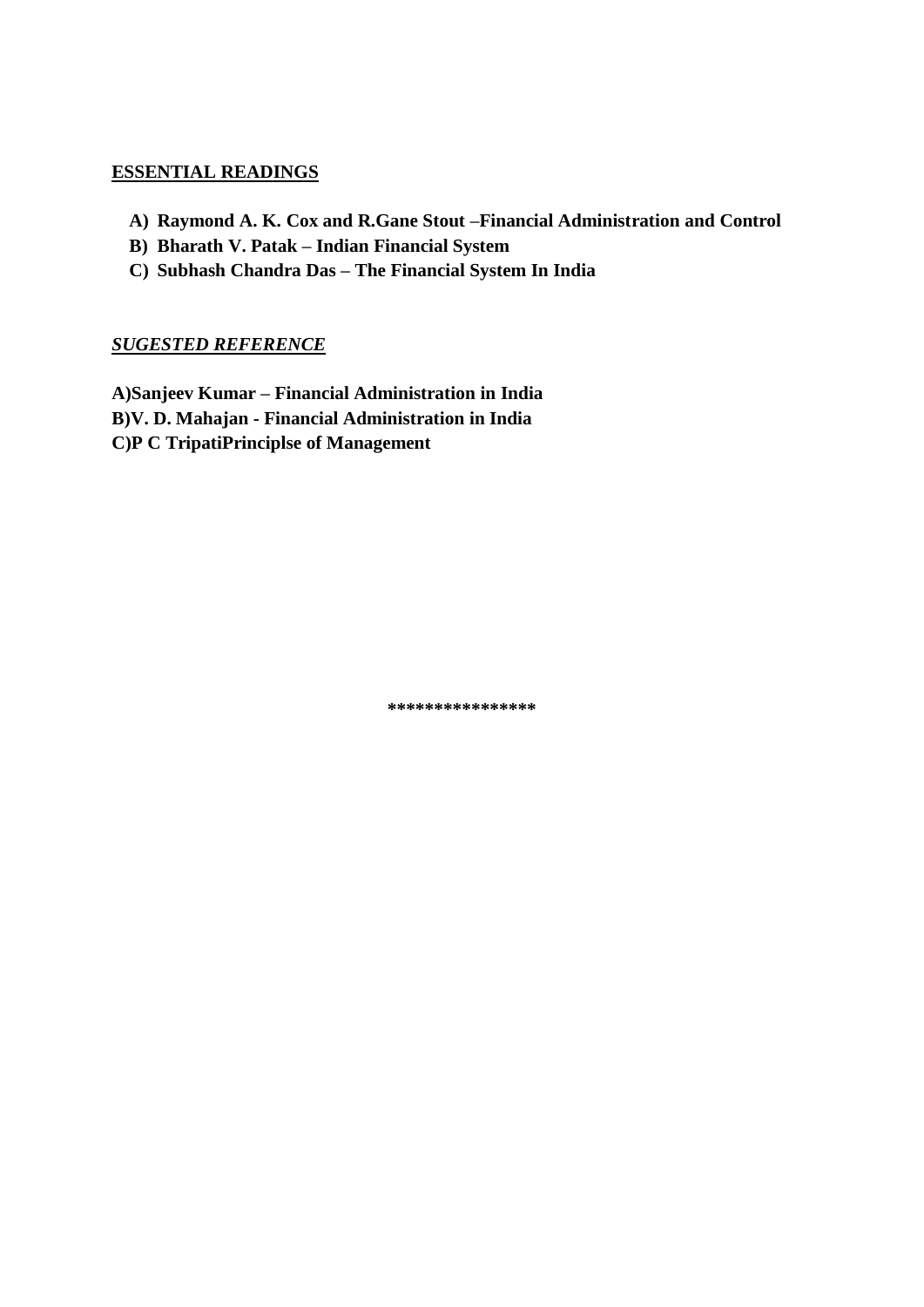# **B A PUBLIC ADMINISTRATION VI Semester Discipline specific Elective course-2B (Elective)**

# **SOCIAL WELFARE ADMINISTRATION**

# **MAX MARKS:** 100 **L: T: P- 5:1:0**

| <b>Course Code</b>      | $P A - VI(Electric)$  |                       |
|-------------------------|-----------------------|-----------------------|
| <b>Credits</b>          | L(Lecture)(05Credits) | T(Tutorial)(01Credit) |
| Lecture to be           | (1hr.each)            |                       |
| delivered               |                       |                       |
| <b>Theory- 70 Marks</b> | $CCA-30(10+10+5+5)$   | <b>Total -100</b>     |

# **Learning Outcome**

- **Create awareness on Social welfare programmes**
- **Students can react against violation**
- **Throw extensional activity they can understand the role of destitute homes NGO'S, and other Organization**
- **It thrown light on the Acts enacted by the Parliament for the promotion of social justice**

# **UNIT1. INTRODUCTION**

- **A)** Meaning, Scope and Significance of Social Welfare Administration
- **B)** Difference between Welfare State and Liberal State
- **C)** Different between Social Security and Social Welfare

# **UNIT 2. SOCIAL WELFARE PROGRAMMES**

- **A)** Constitutional Provision related to Social Welfare Administration
- **B)** Social Welfare Programmes in India
- **C)** Welfare Programmes for Weaker section Women, Children ,Physically challenged, S C, S T

# **UNIT 3. COMMISSIONS**

- **A)** National Commission for Children
- **B)** National Commission for S C, and S T.
- **C)** National Commission for O B C and Minorities

# **UNIT 4. INSTITUTIONS OF SOCIAL EMPOWERMENT**

- **A)** Ministry of Social Justice And Empowerment -Organization and Functions
- **B)** Directorate of Social Justice and Empowerment -Organization and Functions
- **C)** Central Social Welfare Board Composition, Powers and Functions

# **UNIT 5.SOCIAL WELFARE AGENCIES**

- **A)** Social Justice and Social Welfare
- **B)** Role of NGO's in Social Welfare Administration
- **C)** Social Welfare and U N O Agencies.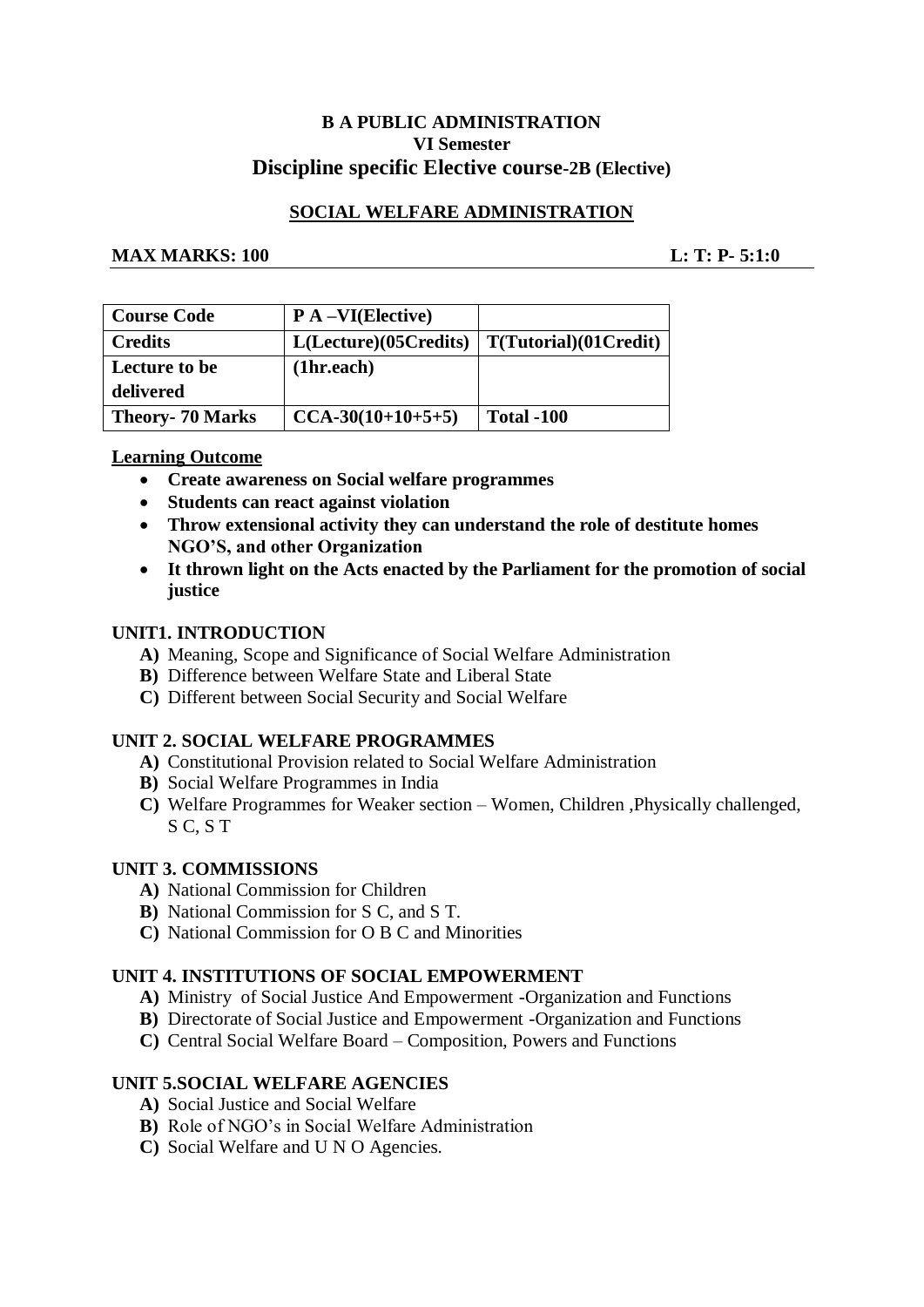**A)S. L Goel – Social Welfare Administration B) Encyclopaedia of Social Welfare Administration C) M. K .Singh – Social Welfare Administration and Social Policy D)SureshMurugan – Sccial Welfare Administration E) Paul Spicker – Principle of Social Welfare**

#### *SUGESTED REFERENCE*

**A)Dr.D. R. Sachdeva – Social Welfare Administration. B)C. N. Shankar Rao – The Study of Indian Society C)Bishwanthgouse – Contemporary social problems in India D)C. N. Shankar Rao – Social Problems in India E) Dr. VidyaBhushan – Administrative System in India**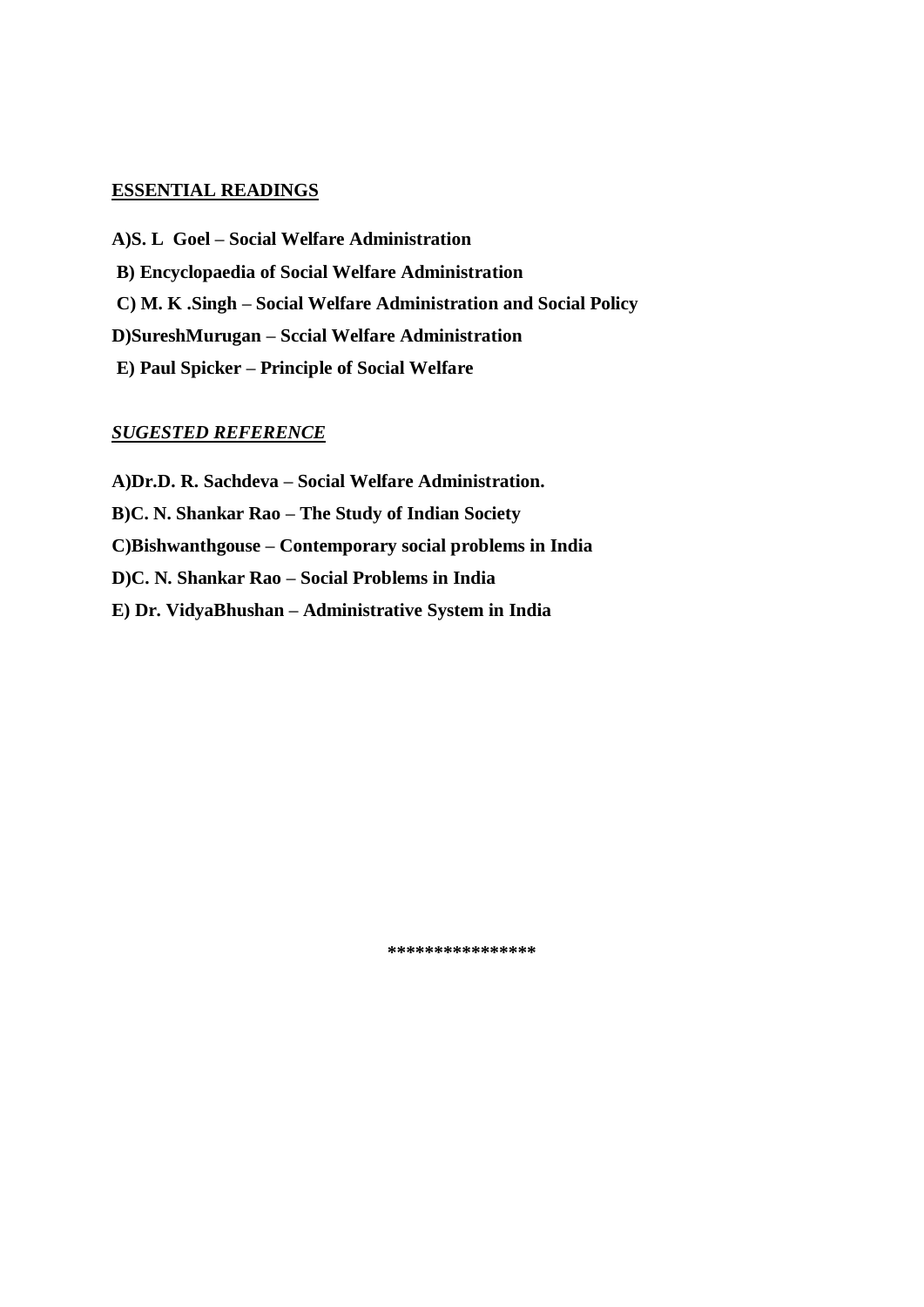# **B A PUBLIC ADMINISTRATION V Semester (Generic Elective)**

# **PUBLIC POLICY AND ANALYSIS**

# **MAX MARKS: 50 L: T: P- 1:1:0**

| <b>Course Code</b>     | $P A - V(G E)$       |                               |
|------------------------|----------------------|-------------------------------|
| <b>Credits</b>         | L(Leture)(01Credits) | $\vert$ T(Tutorial)(01Credit) |
| Lecture to be          | (1hr.each)           |                               |
| delivered              |                      |                               |
| <b>Theory-15 Marks</b> | $\vert$ CCA-35(10+5) | Total -50                     |

# **Learning Outcome**

- **Knowledge of public policy facilitate the learners to understand the role ofPMO in India**
- **It is imperative to focus on education policy its problems and prospects in India**
- **It creates awareness on various programmes and projects launched by the Government.**

# **UNIT 1.UNDERSTATING PUBLIC POLICY**

- **A)** Public Policy –Meaning, Nature ,Scope and Importance
- **B)** Public Policy in the Changing Global Political Scenario
- **C)** Role of Cabinet in Policy Making

# **UNIT 2.ROLE OF VARIOUS AGENCIES IN POLICY IMPEMENTATION**

- **A)** Legislative and Judicial Bodies
- **B)** Civil Society and its influence on Policy making
- **C)** Role of Bureaucracy, Political Parties, and Pressures groups in Policy making

# **UNIT 3.POLICY ANALYSIS**

- **A)** Social Cost Benefit analysis (CBA)
- B) The Rational of using CBA Economic, Efficiency and Equity
- C) Review of Public policy making in areas of Health, Education.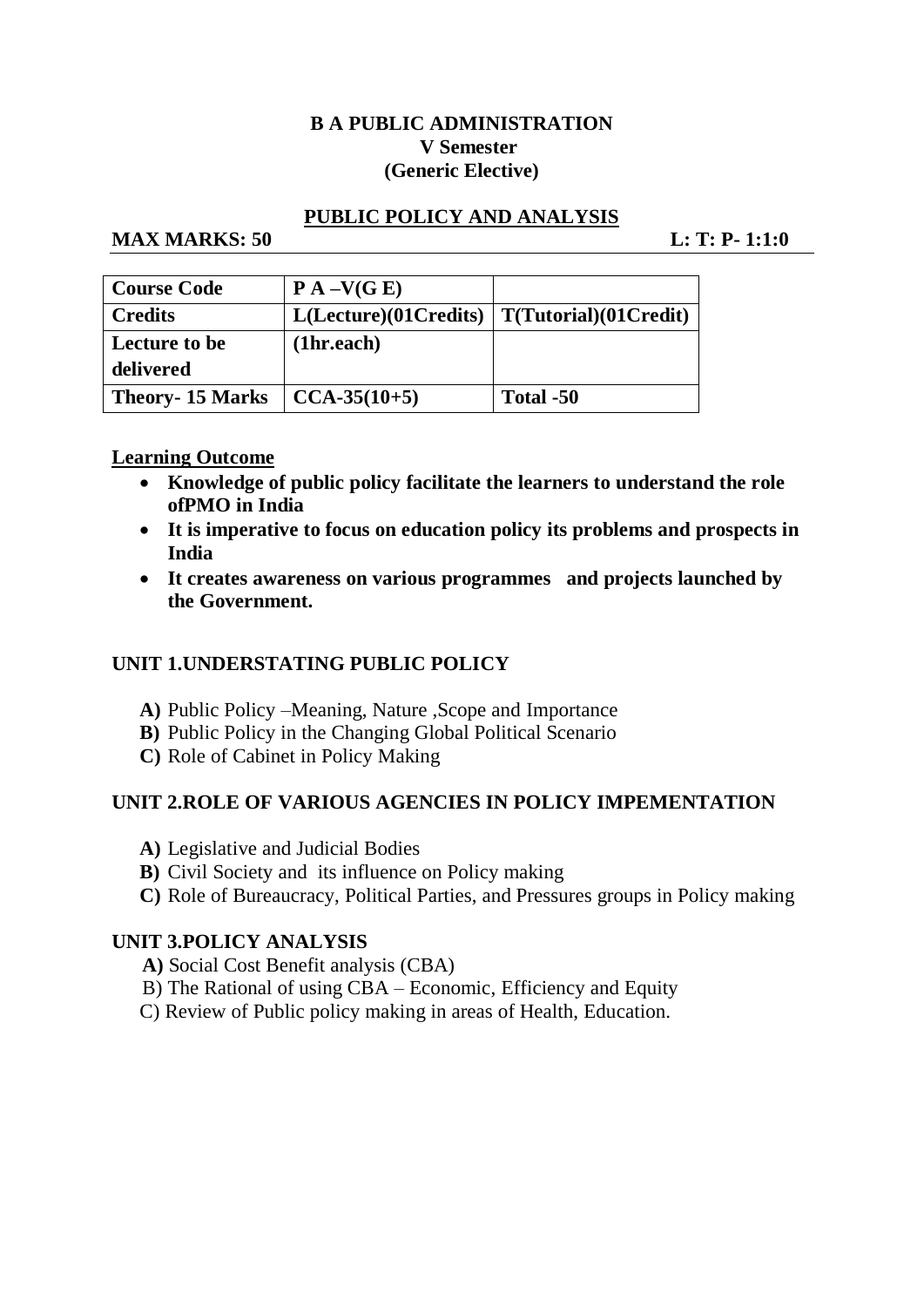**A)Awasthi and Maheshwari – Public administration**

**B) RukmiBasu, - Public Administration**

**C) Henry, N. – Public Administration and Public Affairs.**

**D) Simon, H. – Administrative Behavior: A study of decision making process in** 

**Administrative** 

**Organization.**

**D) M. and Chakrabarthy, B. – Introduction to Public Administration: Theory and Practice.Organisation.**

#### **SUGESTED REFERENCE**

**A)D. N .Khurana – Public Policy and Contemporary issues**

**B)BidyuthChakrabarthy and Prakash Chand – Public Policy Concepts and Theories**

**C)R. K Sapru –Public Policy Art and Craft of Policy Analysis**

**D) Ramesh K Arora -Indian Public Administration**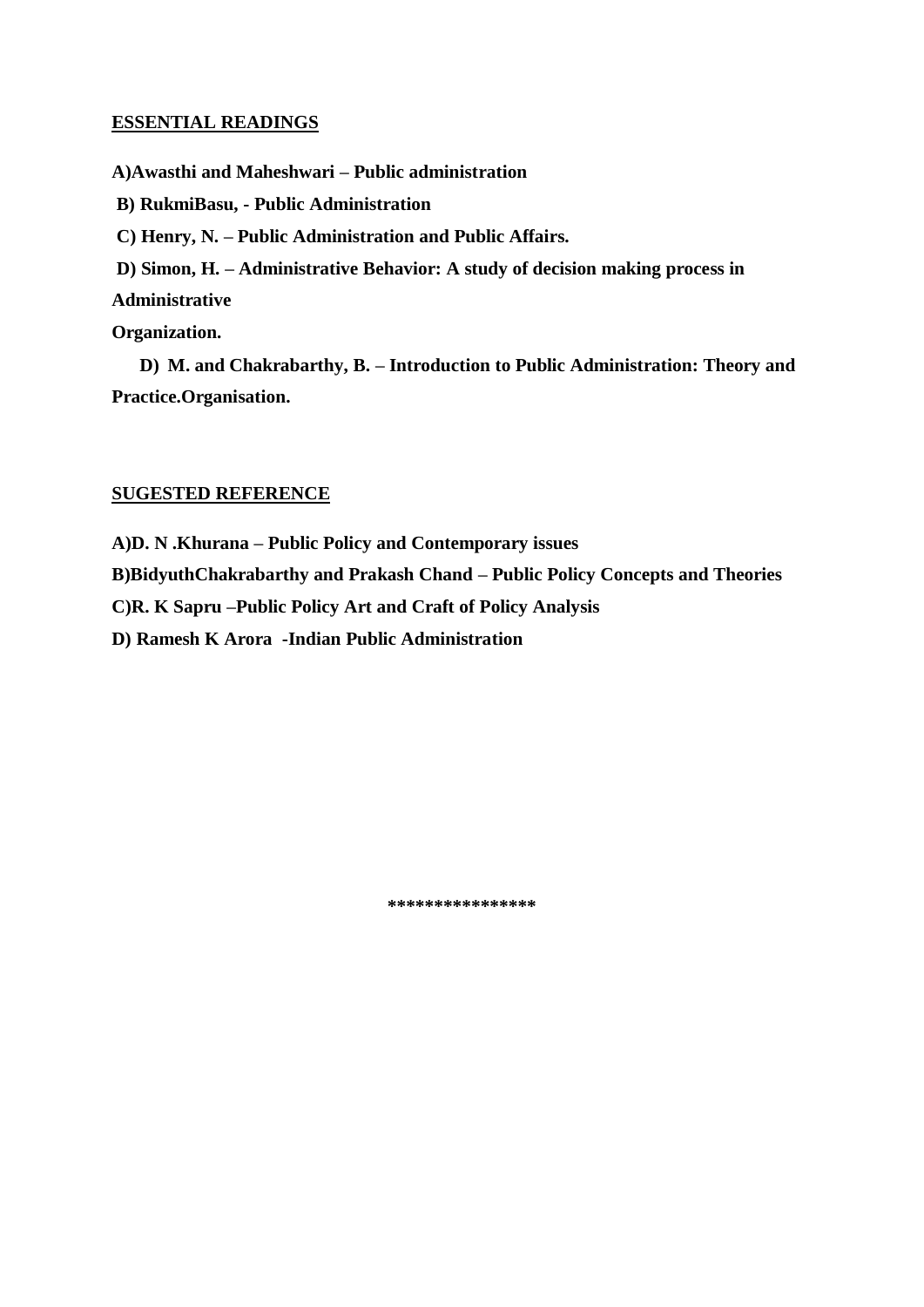# **B A PUBLIC ADMINISTRATION VI Semester (Generic Elective)**

# **WOMEN AND ADMINISTRATION**

# **MAX MARKS: 50 L: T: P- 1:1:0**

| <b>Course Code</b>     | $P A - VI(G E)$      |                       |
|------------------------|----------------------|-----------------------|
| <b>Credits</b>         | L(Leture)(01Credits) | T(Tutorial)(01Credit) |
| Lecture to be          | (1hr.each)           |                       |
| delivered              |                      |                       |
| <b>Theory-15 Marks</b> | $CCA-35(10+5)$       | Total -50             |
|                        |                      |                       |

# **Learning Outcome**

- **A) Students can understand contemporary debates concerning women and Administration**
- **B) Students are able toAnalysethe contribution of Women to administration**
- **C) They can understand different Feminist issues in contemporary administration.**
- **D) Students can Analyse the problems and challenges for Women in Administration.**

# **UNIT 1. INTRODUCTION**

- **A)** Gender –Meaning, Nature and Significance
- **B)** Gender sensitivity in Administration
- **C)** Gender based administration and its relevance

# **UNIT 2. ISSUES IN WOMEN AND ADMINISTRATION**

- **A)** Problems and Prospects of Women in Pre and Post Administrative service
- **B)** Issues of service of Conduct in gender Administration and Women harassment
- **C)** Women Reservation and Representation in Administration

# **UNIT 3. EMPOWERMENT OF WOMEN**

- **A)** Political empowerment of Women at National ,State and Local level
- **B)** Challenges and Remedies for Gender equality in Indian Administration
- **C)** Future Perspective on Women administration and Policy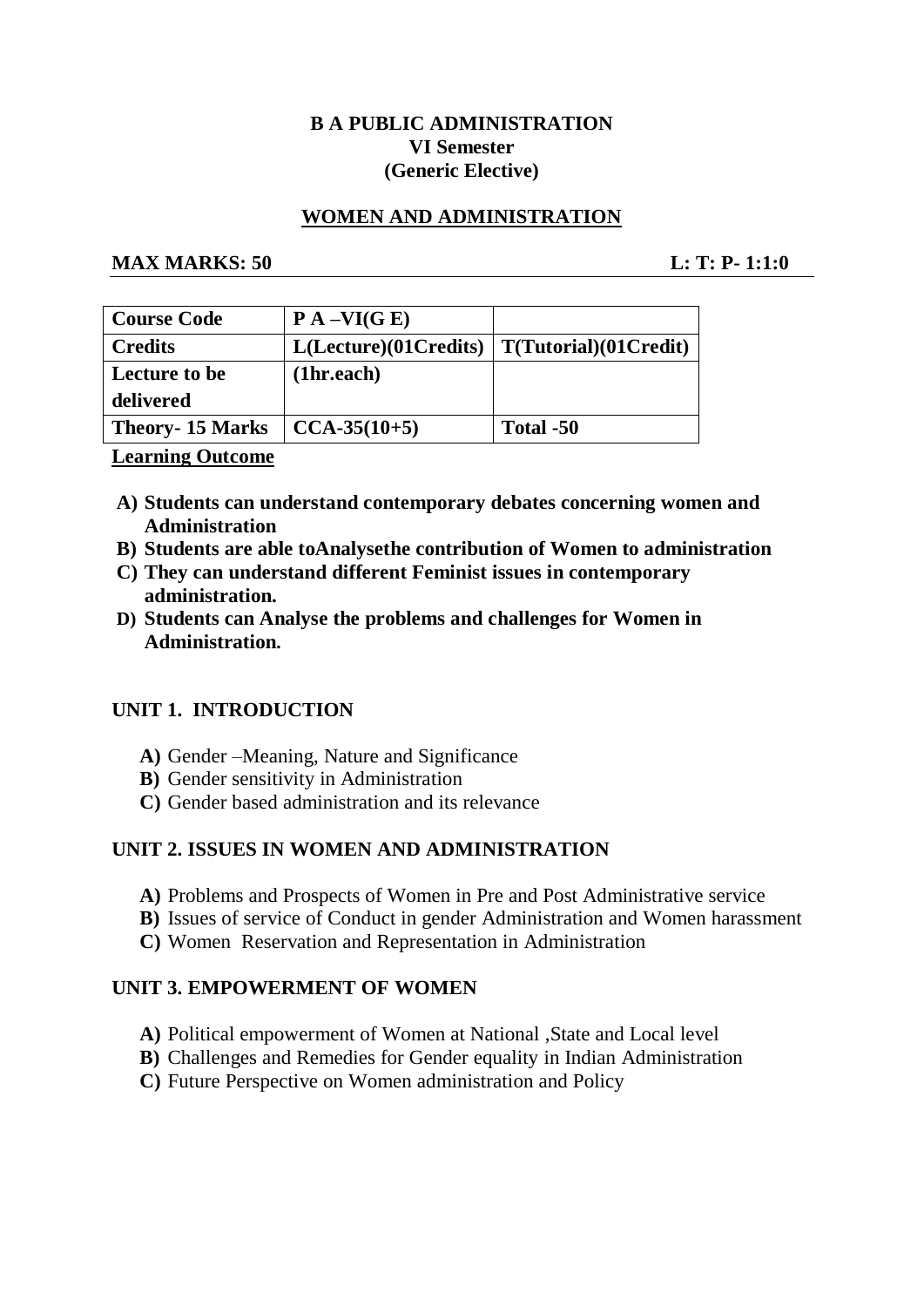- **A) HelisseLevineand Maria D'Agostino –Women in Public Administration; Theory and Politics**
- **B) George, Jayasheela – Women in Administration in India**
- **C) Susan Seymour – Women , Education ,and Family Structure in India**
- **D) Nation Press, inc. – I AM A Women , and I AM an Indian**

# *SUGESTED REFERENCE*

- **A)ArchanaGaridia Gupta –The Women who Ruled India**
- **B) C. N. Shankar Rao –Women's Studies in India**
- **C)A. J. Finn – The Women in the Window**
- **D) Madeleine Kunin –Pearls, Politics and Power: How Women Can Win and Lead.**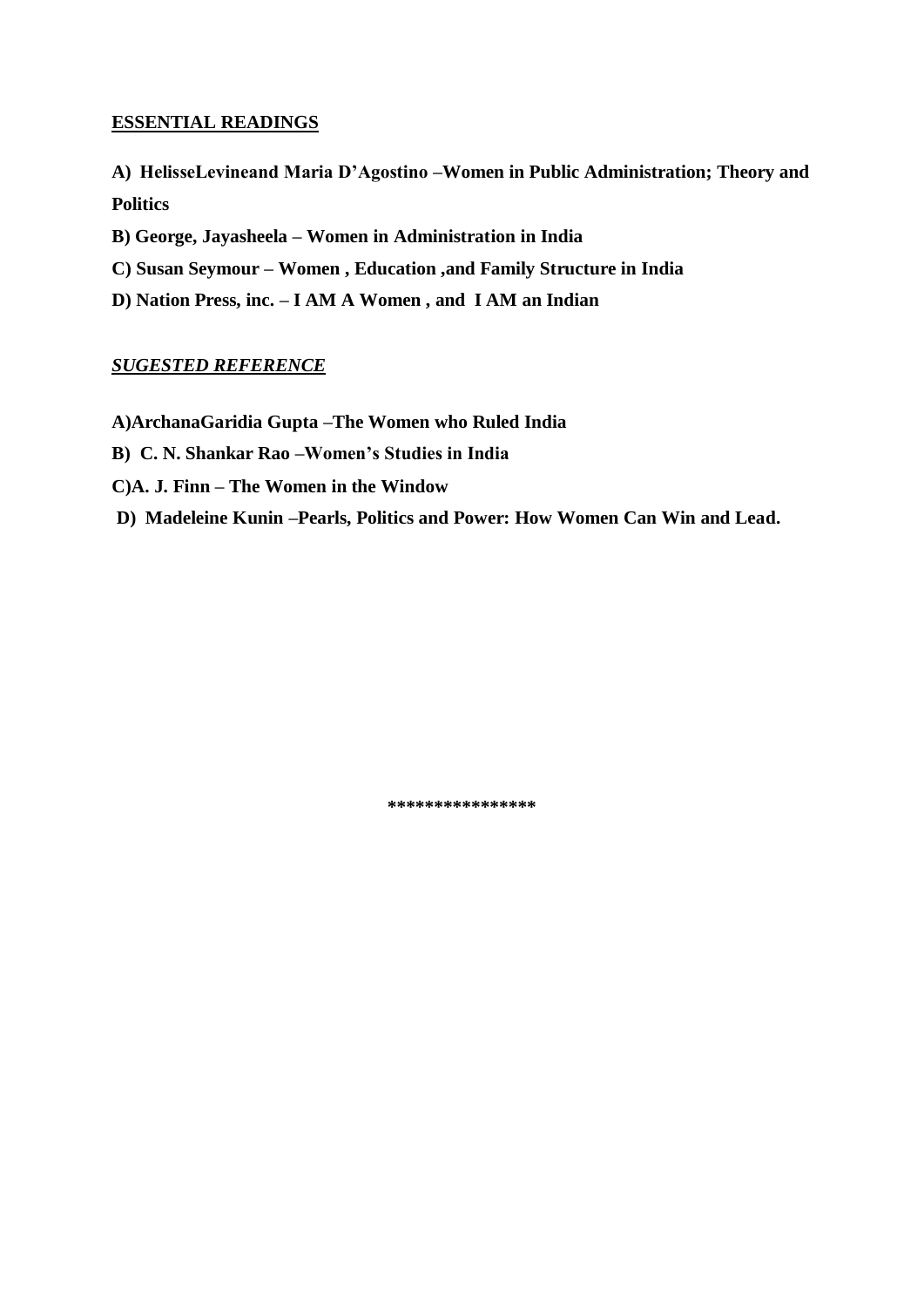| JSS COLLEGE FOR WOMEN (AUTONOMOUS)<br>SaraswathipuramMysuru. - 09                                                                                                                                                                                                                                                                                                                                                                                                                                                      |               |
|------------------------------------------------------------------------------------------------------------------------------------------------------------------------------------------------------------------------------------------------------------------------------------------------------------------------------------------------------------------------------------------------------------------------------------------------------------------------------------------------------------------------|---------------|
| <b>B. A. Examinations – Public Administration</b>                                                                                                                                                                                                                                                                                                                                                                                                                                                                      |               |
| <b>Pattern of Question Paper for All Semesters</b>                                                                                                                                                                                                                                                                                                                                                                                                                                                                     |               |
| Time: 3 Hours                                                                                                                                                                                                                                                                                                                                                                                                                                                                                                          | Max Marks: 70 |
| $PART-A$                                                                                                                                                                                                                                                                                                                                                                                                                                                                                                               |               |
| I. Answer any FOUR Questions, each carries FIVE marks 4x5=20                                                                                                                                                                                                                                                                                                                                                                                                                                                           |               |
|                                                                                                                                                                                                                                                                                                                                                                                                                                                                                                                        |               |
|                                                                                                                                                                                                                                                                                                                                                                                                                                                                                                                        |               |
|                                                                                                                                                                                                                                                                                                                                                                                                                                                                                                                        |               |
|                                                                                                                                                                                                                                                                                                                                                                                                                                                                                                                        |               |
| 5.                                                                                                                                                                                                                                                                                                                                                                                                                                                                                                                     |               |
| <b>PART-B</b>                                                                                                                                                                                                                                                                                                                                                                                                                                                                                                          |               |
| <b>II. Answer any TWO Questions, each carries TEN marks</b>                                                                                                                                                                                                                                                                                                                                                                                                                                                            | $2x10=20$     |
| $\begin{array}{c} \n0. & \quad \text{if} \quad \text{if} \quad \text{if} \quad \text{if} \quad \text{if} \quad \text{if} \quad \text{if} \quad \text{if} \quad \text{if} \quad \text{if} \quad \text{if} \quad \text{if} \quad \text{if} \quad \text{if} \quad \text{if} \quad \text{if} \quad \text{if} \quad \text{if} \quad \text{if} \quad \text{if} \quad \text{if} \quad \text{if} \quad \text{if} \quad \text{if} \quad \text{if} \quad \text{if} \quad \text{if} \quad \text{if} \quad \text{if} \quad \text{$ |               |
|                                                                                                                                                                                                                                                                                                                                                                                                                                                                                                                        |               |
|                                                                                                                                                                                                                                                                                                                                                                                                                                                                                                                        |               |
| $PART - C$                                                                                                                                                                                                                                                                                                                                                                                                                                                                                                             |               |
| <b>III.Answer any TWO Questions each carries FIFTEEN marks2x15=30</b>                                                                                                                                                                                                                                                                                                                                                                                                                                                  |               |
| 9.                                                                                                                                                                                                                                                                                                                                                                                                                                                                                                                     |               |
| 10.                                                                                                                                                                                                                                                                                                                                                                                                                                                                                                                    |               |
|                                                                                                                                                                                                                                                                                                                                                                                                                                                                                                                        |               |
|                                                                                                                                                                                                                                                                                                                                                                                                                                                                                                                        |               |
| <b>Internal Assessment Segment for All Semester</b>                                                                                                                                                                                                                                                                                                                                                                                                                                                                    |               |
| Test -10Marks                                                                                                                                                                                                                                                                                                                                                                                                                                                                                                          |               |
| <b>Skill Development Record - 10Marks</b>                                                                                                                                                                                                                                                                                                                                                                                                                                                                              |               |
| Viva and Seminar $5+5=10$                                                                                                                                                                                                                                                                                                                                                                                                                                                                                              |               |
| <b>Total Marks</b><br>$-30$                                                                                                                                                                                                                                                                                                                                                                                                                                                                                            |               |
|                                                                                                                                                                                                                                                                                                                                                                                                                                                                                                                        |               |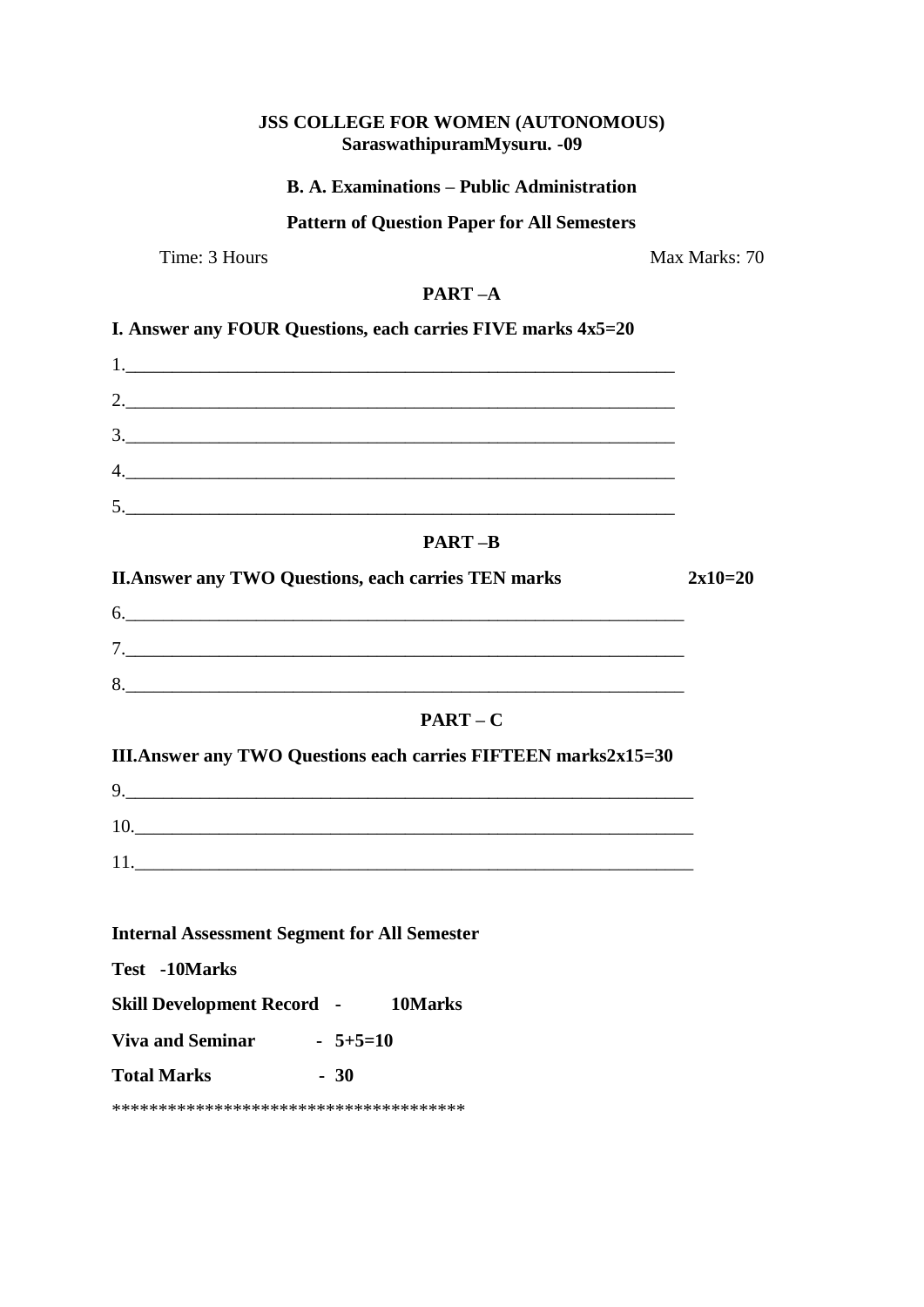# **JSS COLLEGE FOR WOMEN (AUTONOMOUS) SaraswathipuramMysuru. -09**

# **B.A, Public Administration**

# **(GENERIC ELECTIVE)**

# **Pattern of Question Paper**

Time: 11/2 Hours MaxMarks: 35

# **PART –A**

# **I.AnsweranyTHREEQuestions, each carriesFIVE marks3x5=15**

| л.      |               |  |
|---------|---------------|--|
| ി<br>∠. |               |  |
| 3       |               |  |
| 4       |               |  |
|         | <b>PART-B</b> |  |

| <b>II. Answer any TWO Questions, each carries TEN marks</b> | $2x10=20$ |
|-------------------------------------------------------------|-----------|
|                                                             |           |
| 6.                                                          |           |
| Ξ.                                                          |           |

#### **Internal Assessment Segment**

**Test - 10Marks**

**Viva- 5 Marks**

**Total Marks - 15Marks** 

\*\*\*\*\*\*\*\*\*\*\*\*\*\*\*\*\*\*\*\*\*\*\*\*\*\*\*\*\*\*\*\*\*\*\*\*\*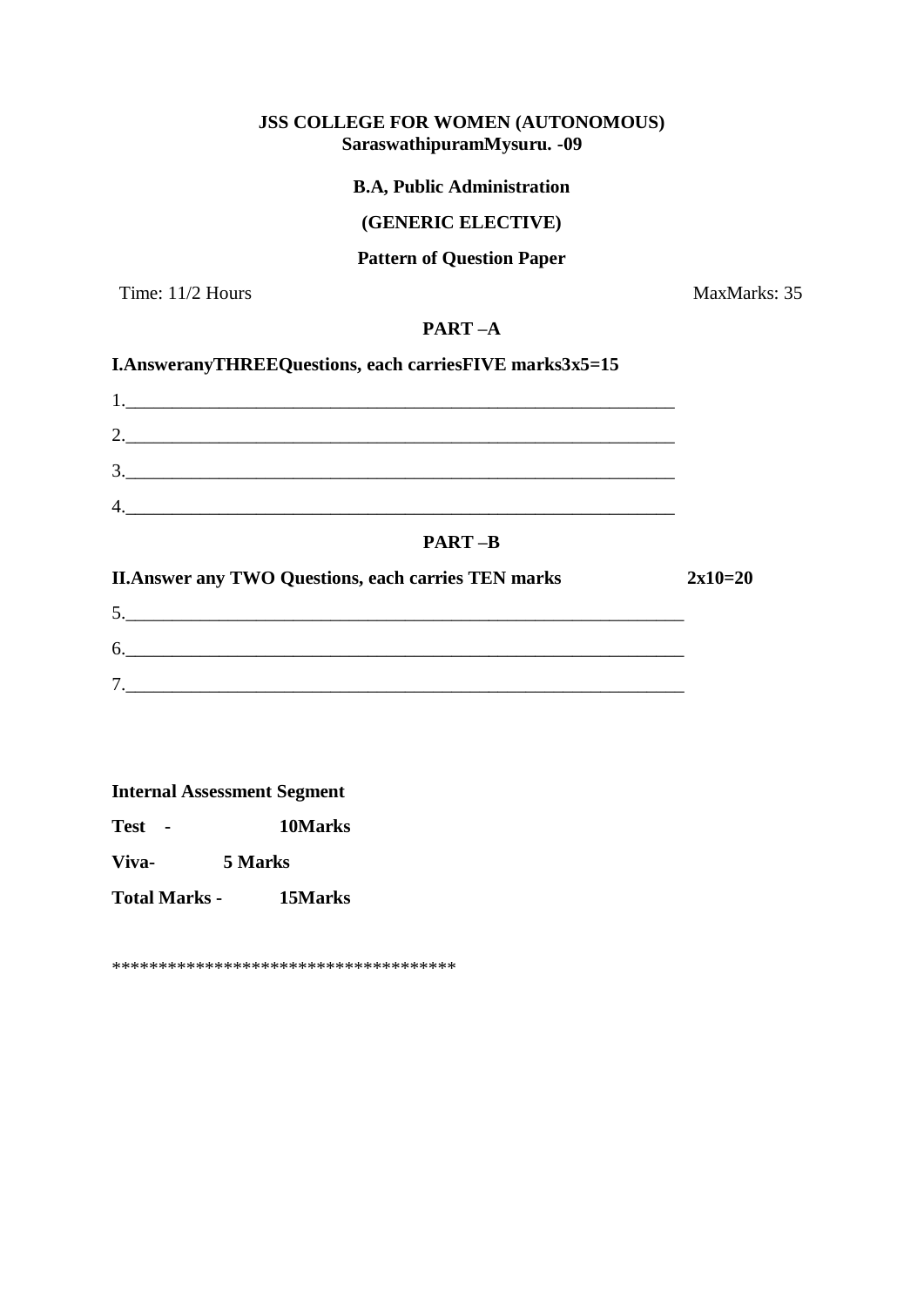# **B A, B.Com, BBA, B.Sc, BCA**

# **ABILITY ENHANCEMENT COURSE INDIAN CONSTITUTION**

# **(Compulsory Paper for all Degree)**

MARKS: 50 T: P- 1:1:0

| <b>Course Code</b>     | $\bf{IC}$        |                                               |
|------------------------|------------------|-----------------------------------------------|
| <b>Credits</b>         |                  | $L(Leture)(01Credit)   T(Tutorial)(01Credit)$ |
| <b>Lecture to be</b>   | (1hr.each)       |                                               |
| delivered              |                  |                                               |
| <b>Theory-15 Marks</b> | $ CCA-35(10+5) $ | Total -50                                     |

# **Learning Outcome**

- **Students can Understand the need for a Constitution**
- **Students will be Known about their Rights and Fundamental Duties**
- **Understand about the Structure of Governments**
- **Students can Analyse the Role of RTE,PIL,RTI etc**

# **UNIT1. INTRODUCTION**

- **A)** Salient features OF Indian Constitution
- **B)** Fundamental Rights and Fundamental Duties
- **C)** Directive Principles of State Policy

# **UNIT2.UNION GOVERNEMENT**

- **A)** Parliament-Composition, Powers and Functions
- **B)** Prime Minister and Council of Ministers
- **C)** Supreme court Organization and Jurisdictions

# **UNIT3.STATE GOVERNMENT**

- **A)** State Legislature –Composition, Powers and Function
- **B)** The Chief Minister and Council of Ministers
- **C)** Features of Urban and Rural Local Government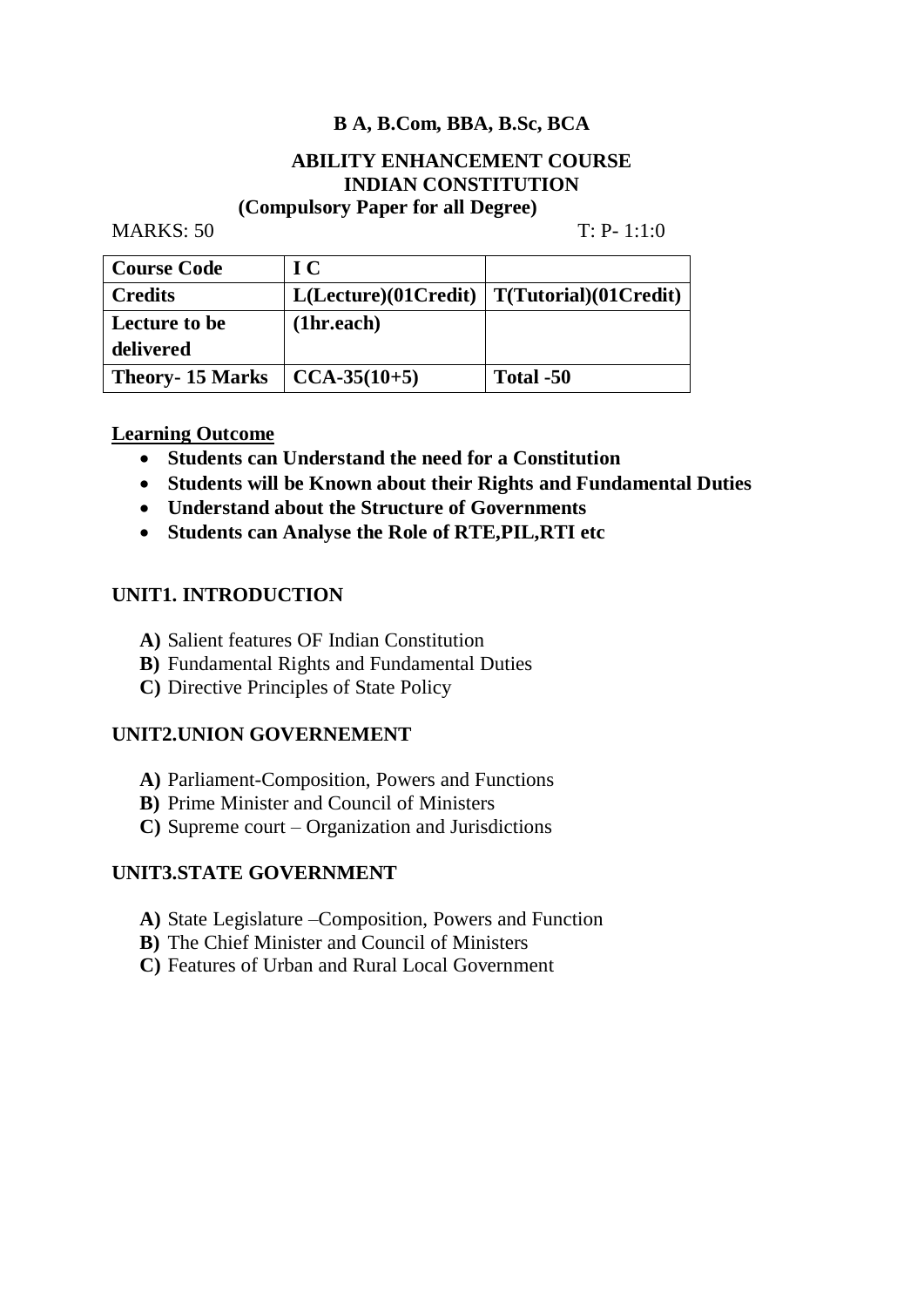**A) Dr. Durga Das Basu – Introduction to The Indian Constitution B)Subhashkashyap – Our Constitution C) M. Laxmikanth – Constitution of India D) Bipin Chandra –India's Struggle for Indipendence**

# **SUGESTED REFERENCE**

**A)Johari -The Constitution of India B)J N Pandey -Constitutional Law of India C)H M Rajashekara –Understanding the Indian Constitution D) Granville Austin – The Indian Constitution**